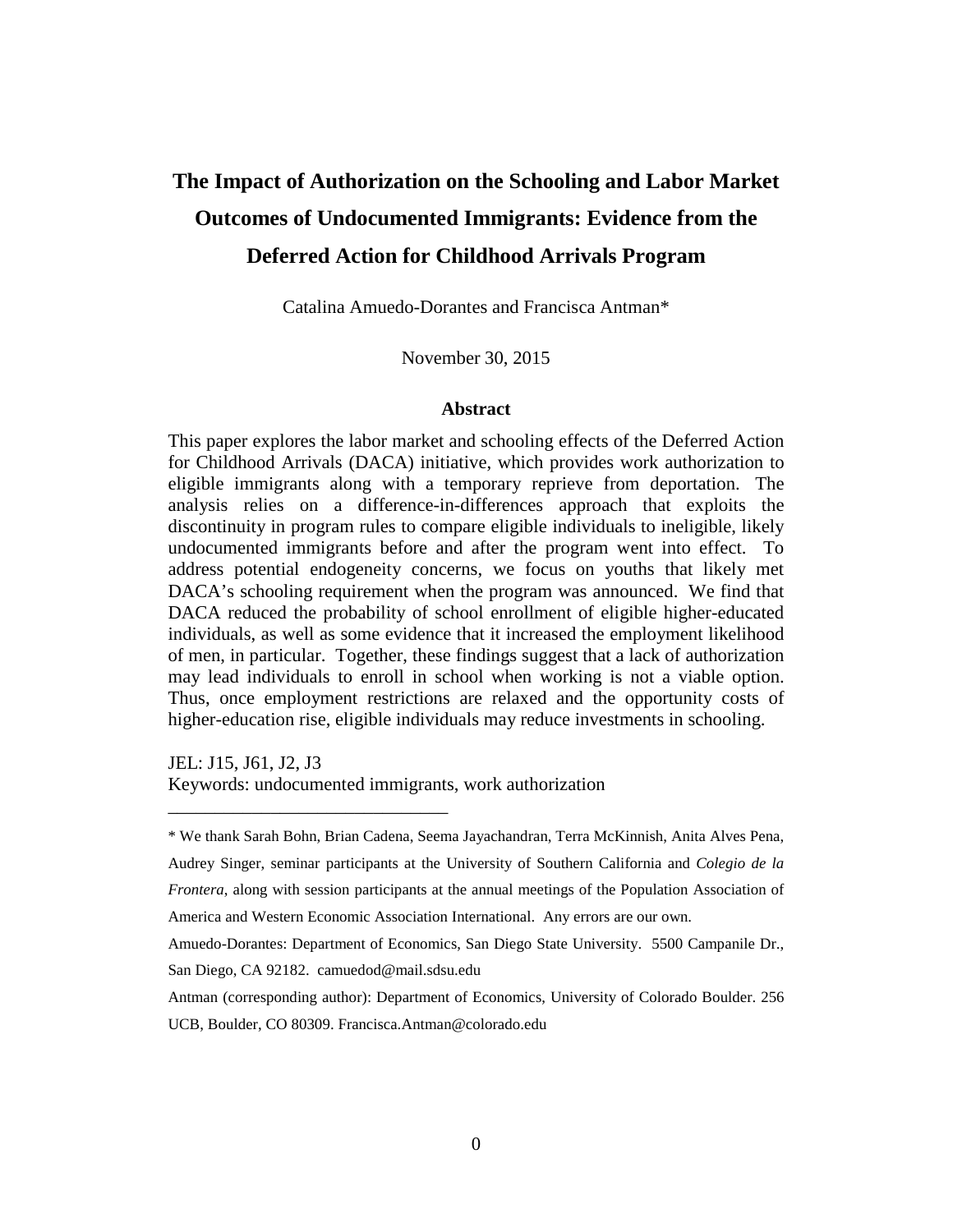# **I. Introduction**

Immigration reform is again the subject of heated debate in the American political system, media, and public at large. One of the most contentious issues is whether immigration reform should include a path to citizenship for unauthorized immigrants already in the United States –a population estimated to be about 11.7 million in 2012 (Passel *et al*. 2013). Within this debate, special attention has been paid to whether a path to legalization should be offered to unauthorized immigrants who came to the United States as children. Advocates of these youths have pushed forward variants of the *Development, Relief, and Education for Alien Minors* (DREAM) *Act* over the past decade. As immigration reform and DREAM Act legislation stalled at the national level, on June 15, 2012, President Barack Obama announced that his administration would practice prosecutorial discretion for individuals meeting a set of criteria very similar to those proposed in the most recent version of the DREAM Act (Preston and Cushman  $2012$  $2012$  $2012$ ).<sup>1</sup> Under this program, individuals approved for consideration of deferred action are granted a renewable two-year reprieve from deportation proceedings and become eligible for work authorization in the United States.

In this paper, we exploit the implementation of DACA to revisit a topic of great concern in the immigration debate – the extent to which work authorization can affect the schooling and labor market outcomes of undocumented workers.<sup>[2](#page-1-1)</sup> In principle, the expected impact of DACA on these outcomes is uncertain. One

<span id="page-1-0"></span><sup>&</sup>lt;sup>1</sup> DACA eligibility rules are outlined in the Background section below.

<span id="page-1-1"></span><sup>&</sup>lt;sup>2</sup> Given the policy significance of DACA, interested parties have begun surveying DACA applicants to measure its impacts. Most notably, Gonzales and Bautista-Chavez (2014) report that almost 60 percent of survey respondents found a new job, even though most were already at work prior to DACA. School enrollment effects are not reported. Nonetheless, lack of information on the selection of survey participants and on survey non-response rates make it difficult to compare their findings with those reported here.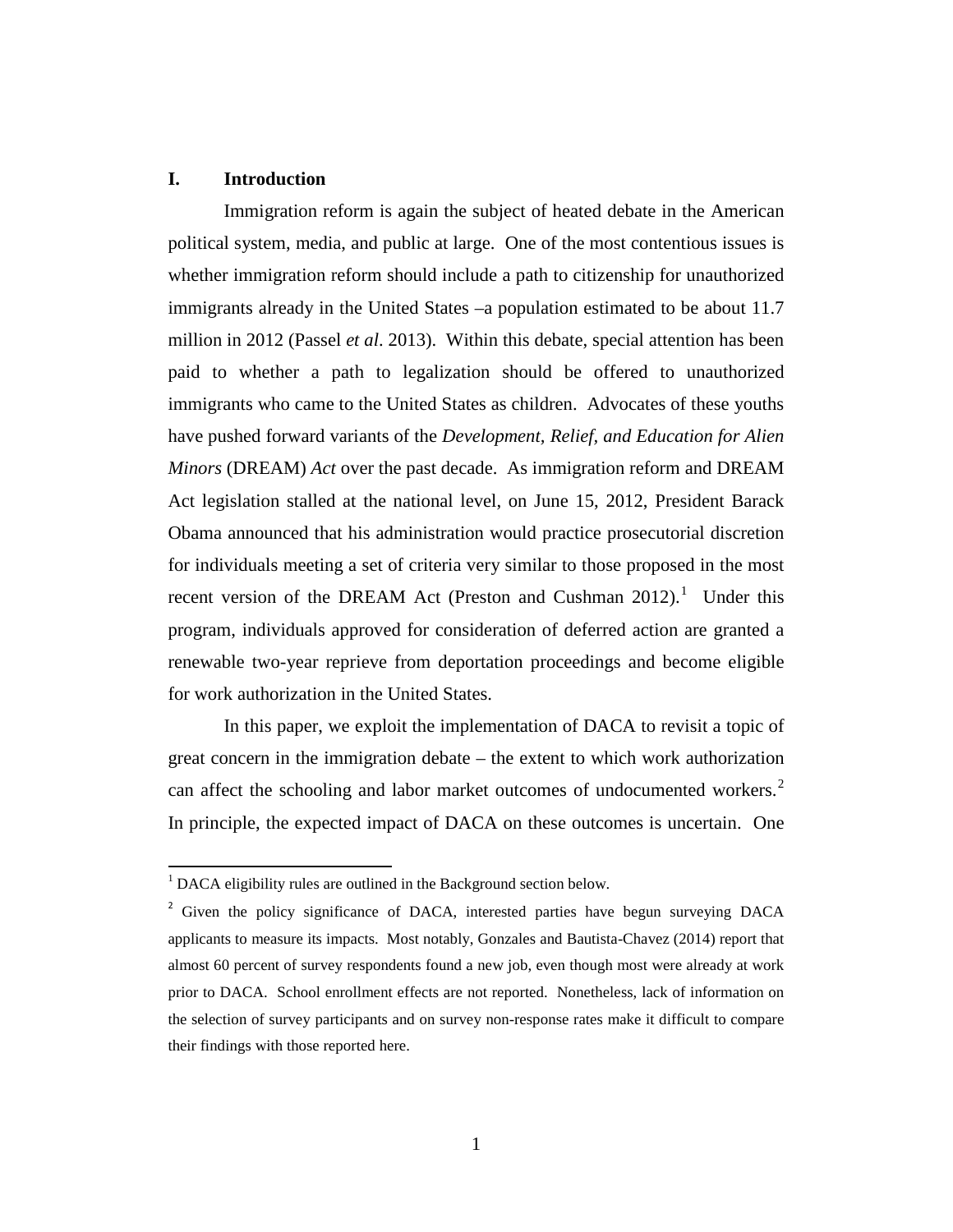might expect that eligible individuals will be more likely to be employed given that the work authorization relaxes the employment constraints faced by undocumented migrants. However, most of these individuals might have already been working informally, in which case the work authorization granted by DACA might have little impact on their employment likelihood.<sup>[3](#page-2-0)</sup> The anticipated effect of DACA on schooling is similarly difficult to pin down. Proponents of DREAM Act legislation have often argued that authorization incentivizes previously undocumented youths to invest more in schooling since it allows them to more fully reap the rewards of education (National Immigration Law Center 2005, Immigration Policy Center 2012). Nevertheless, undocumented youths are likely to heavily discount future earnings, and may only view schooling as a second-best alternative to working given the less stringent legal requirements to register in school. Thus, DACA could represent an increase in the opportunity cost of schooling for eligible individuals and, consequently, lead to a drop in schooling investments by individuals who already meet DACA's educational eligibility requirements.<sup>[4](#page-2-1)</sup> Additionally, uncertainty about the continuity of the program under future administrations may have curbed its overall impacts. These ambiguities underscore the importance of examining the empirical questions we look at herein.

DACA provides a special opportunity to make these assessments because the recovery of the causal effect of work authorization on schooling and labor

<span id="page-2-0"></span> $3$  It may be seen in other labor market outcomes, however, such as wages and type of occupation. We also explore these outcomes below.

<span id="page-2-1"></span><sup>4</sup> This is analogous to the explanation offered in Charles *et al*. (2013), who suggest that housing booms resulted in an increase in the opportunity cost of college and thus an observed drop in enrollments at community colleges. Similar effects of local labor market conditions on educational attainment are found in Evans and Kim (2008) and Black, McKinnish, and Sanders (2005).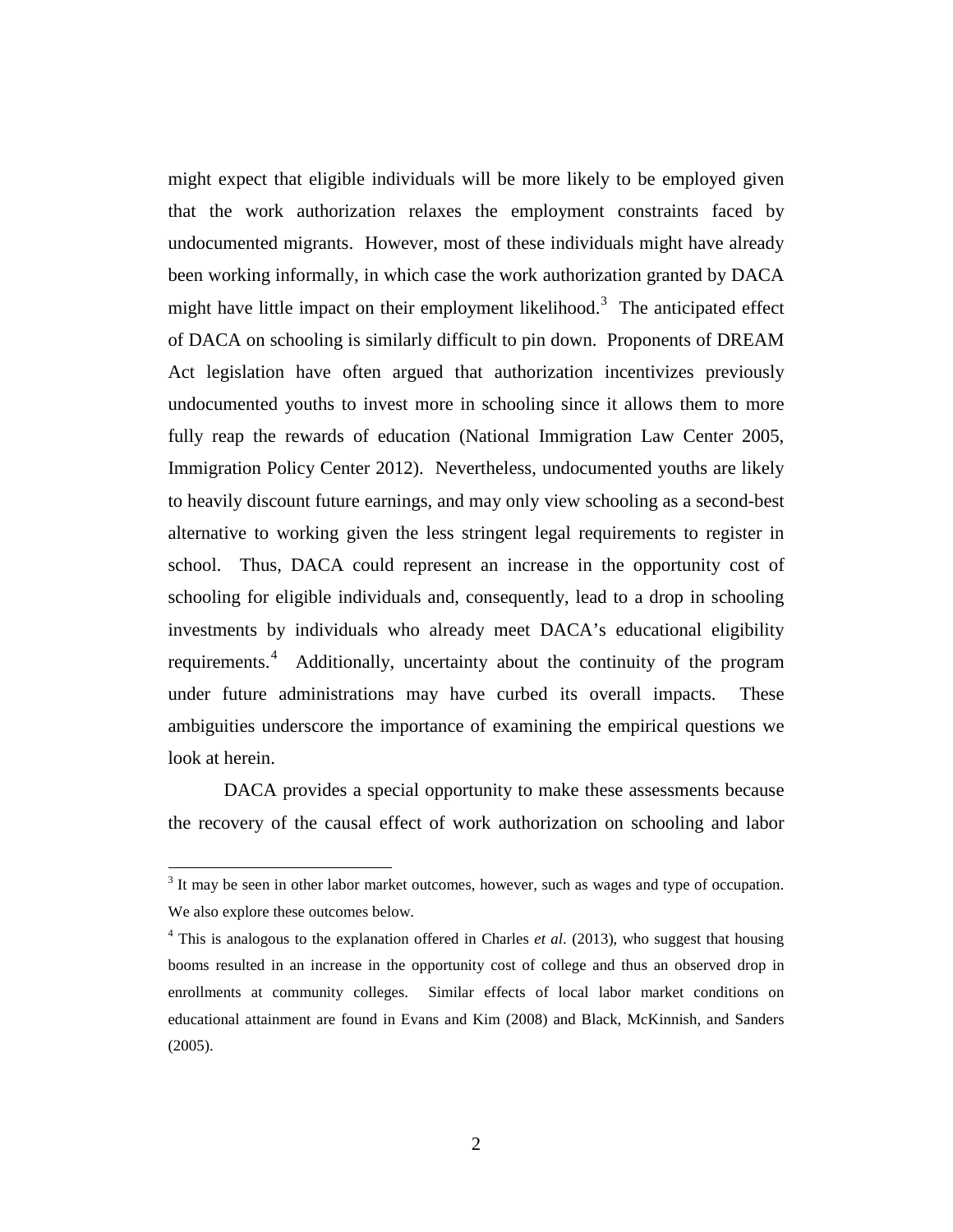market outcomes is generally plagued with self-selection and endogeneity concerns. Put simply, those individuals who choose to pursue and ultimately obtain work authorization are likely to be different from those that do not in unobservable ways that are also correlated with their labor market performance. Thus, a naïve comparison of the labor market outcomes of individuals that have obtained work authorization and of individuals who have not will generally fail to reveal a causal impact.

We avoid these problems by adopting a quasi-experimental approach that relies on an intent-to-treat strategy and compares individuals who were eligible for the DACA program to other likely undocumented immigrants who were not eligible before and after the policy went into effect. To bolster the case that our estimates are driven by plausibly exogenous variation and simplify the interpretation, we also present results which exploit the discontinuity in a single eligibility rule. While information on legal status is not observable to us, we begin with a sample of foreign-born non-citizens and, subsequently, perform robustness checks focusing on populations more likely to be undocumented, such as Hispanic and Mexican non-citizens. To get around the endogeneity of schooling choice inherent in the DACA eligibility rules, we also focus on youths that would likely have met DACA's schooling eligibility requirement at the time the program was announced. According to Batalova *et al*. (2013), an estimated 76 percent of DACA eligible youth have earned a high school diploma or its equivalent, making this a sensible restriction. Furthermore, to alleviate any remaining concerns regarding the likely unauthorized immigration status of non-DACA eligible individuals in our control group, we also perform robustness checks that restrict the analysis to foreign-born non-citizens with more than 5 years of U.S. residency –typically the maximum duration of student visas.

Our paper is similar in spirit to the study by Gathmann and Nichols (2013), who examine the returns to citizenship in Germany by evaluating the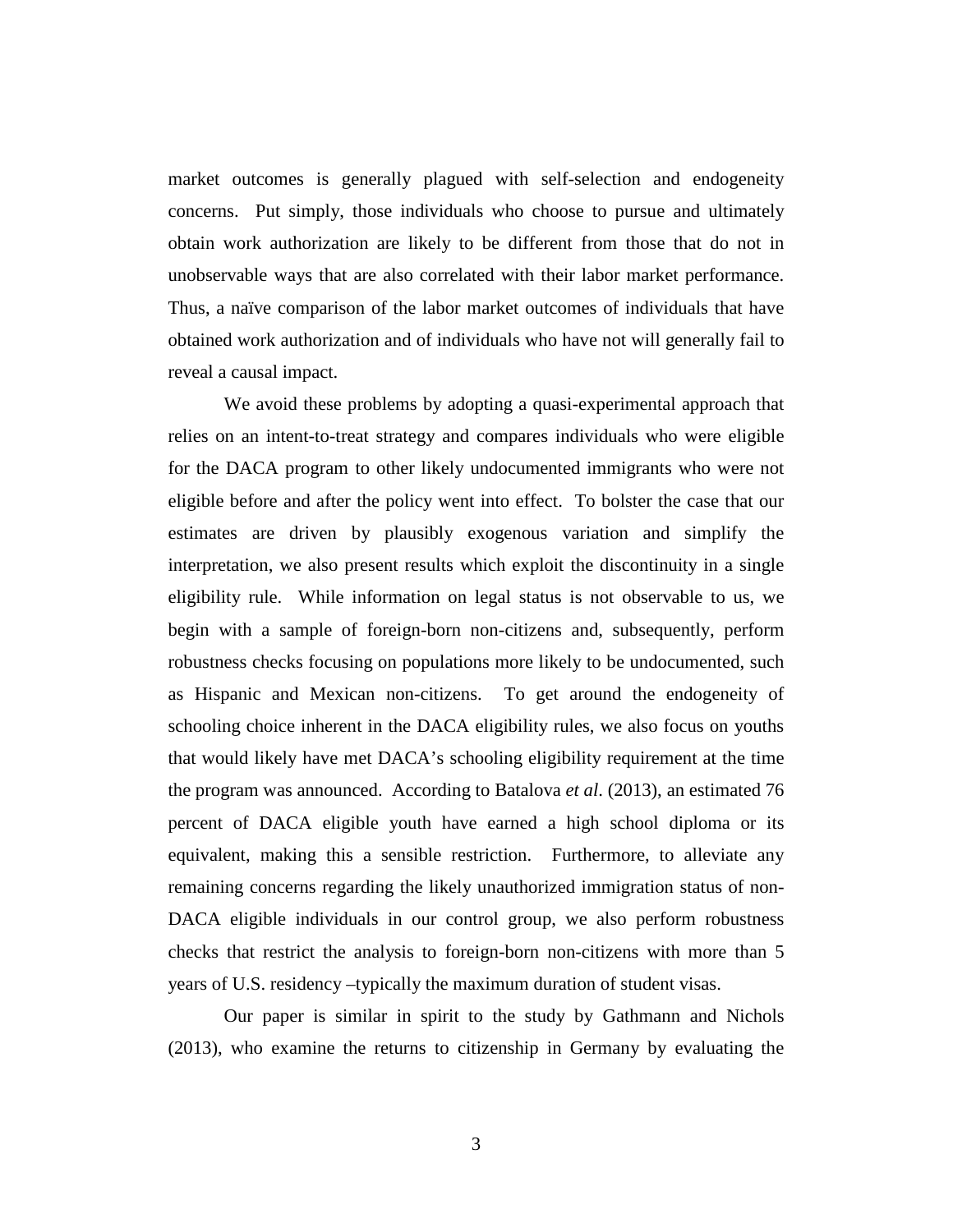impact of a change in program rules that affected eligibility for citizenship. Instead, we explore the returns to obtaining a two-year reprieve from deportation and work authorization relative to the counterfactual of remaining unauthorized – a more relevant policy concern in the United States today owing to its large population of undocumented immigrants. In this sense, our study also shares much in common with the literature examining the impact of legalization under the 1986 Immigration Reform and Control Act (IRCA) on immigrants' labor market outcomes (see for example Rivera-Batiz, 1999; Kossoudji and Cobb-Clark, 2002; and Amuedo-Dorantes *et al*., 2007). Of course, one important distinction between IRCA and DACA is that the latter favored relatively young and educated immigrants. Thus, one might expect the schooling impacts of legalization which were under-studied after IRCA to be of greater interest under DACA. Given the uncertainty surrounding the continuity of DACA, as well as the millions of undocumented immigrants that have arrived in the two and a half decades between the two reforms, one may also question whether similar impacts should be expected.

We find that, despite the short time period that has elapsed since the enactment of DACA, the policy has already had a significant impact on eligible individuals. In particular, we find evidence that the program reduced the probability of school enrollment of eligible higher-educated individuals and that it increased the likelihood of employment among eligible men. Together, these results suggest that undocumented individuals may over-invest in education in the absence of legal work permits, so that when a program such as DACA is implemented, employment outcomes may improve while school enrollments fall. This is consistent with an increased opportunity cost of college education for eligible individuals once DACA went into effect.

The paper is organized as follows. Section II describes the DACA program in greater detail, focusing on its enactment, eligibility requirements, as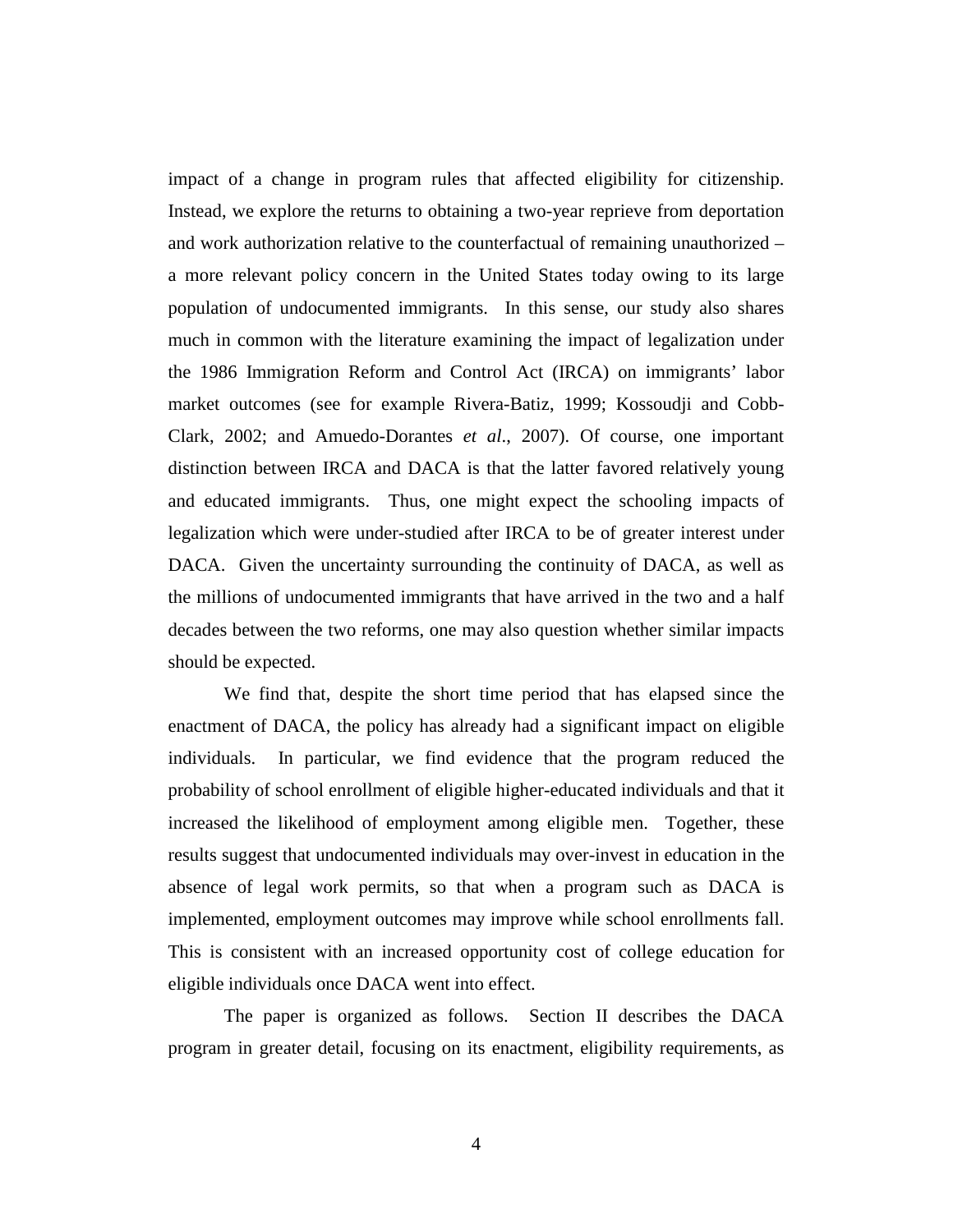well as on its application and approval rates. Section III describes the data and presents summary statistics on the sample used in the analysis, while Section IV outlines our empirical strategy and Section V presents our findings on the impact that DACA is having on the schooling and labor market outcomes of eligible undocumented youth. We also present the results of a separate identification strategy where we exploit only the age at arrival eligibility criterion to simplify the results and interpretation. We find that the impact of DACA on eligible individuals is similar regardless of the empirical approach, thus suggesting that our main results are driven by exogenous variation. In Section VI, we perform a series of robustness checks to: (a) confirm the lack of pre-existing trends prior to the implementation of DACA; (b) ensure that we are likely dealing with undocumented immigrants and DACA-applicants by focusing our attention to individuals with characteristics of actual DACA-applicants (such as their state of residency, ethnicity and time in the United States) and, lastly, (c) experiment with different assumptions regarding the effective date of treatment. Finally, Section VII summarizes our main findings and concludes the paper.

# **II. Background**

As mentioned above, DACA's roots are closely tied to DREAM Act proposals, which preceded DACA by over a decade. Nevertheless, the timing and political context in which DACA was announced cannot be overlooked. Its origins lie in the lead-up to the presidential election in late 2012, which resulted in a battle for Latino votes in the face of a potential alternative to the DREAM act presented by Mr. Obama's challengers (Wallsten 2012). All this contributed to a political environment in which DACA was announced suddenly and implemented swiftly. For purposes of evaluating the impact of DACA, this suggests that there were relatively little anticipation effects leading up to the program's announcement.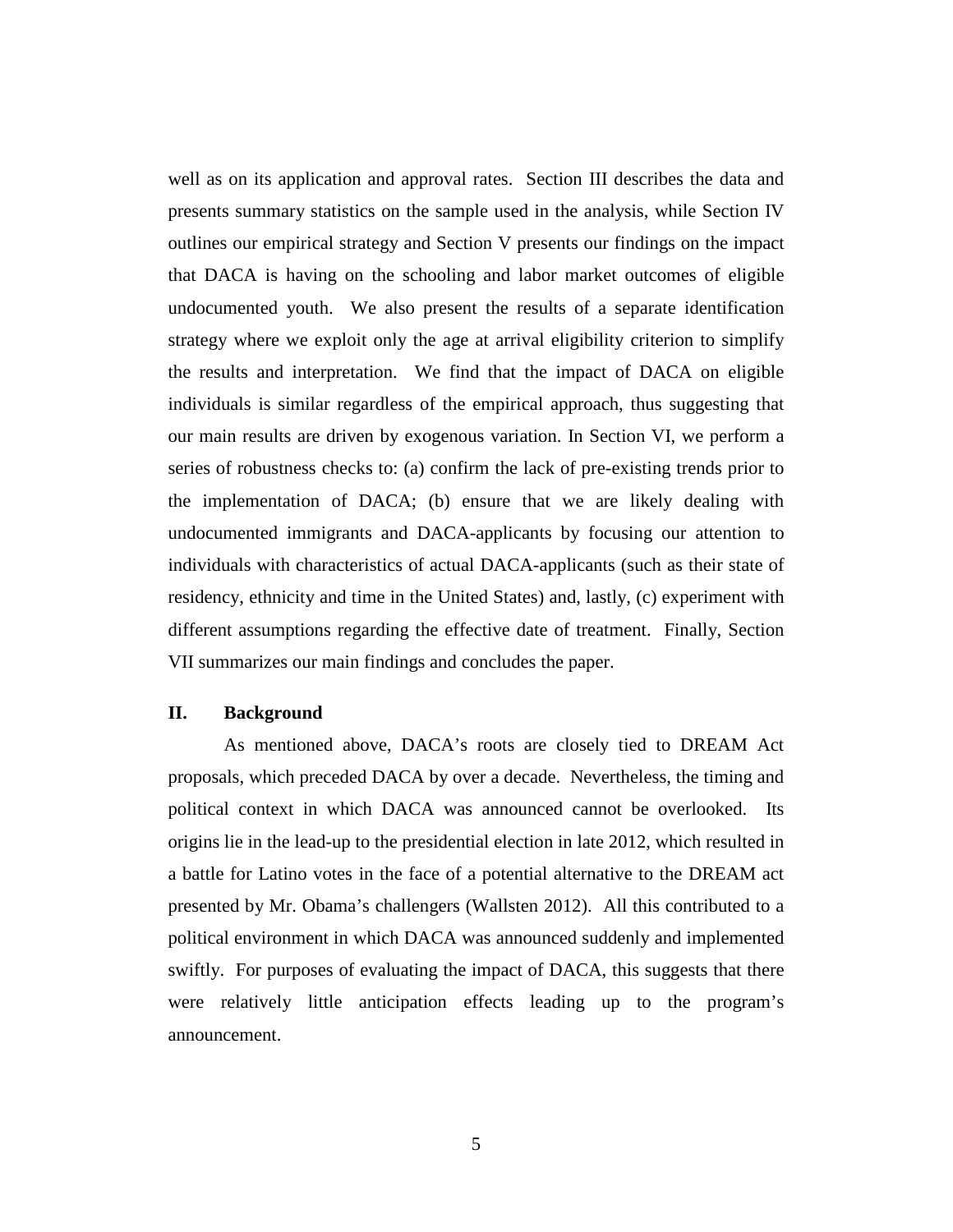Although DACA does not offer the more permanent immigration status embedded in DREAM Act proposals, it does provide qualified individuals with a two-year reprieve from deportation proceedings and the ability to obtain work authorization in the United States. At the expiration of the two-year period, program beneficiaries can apply for a renewal of their DACA status, with renewals issued in two-year increments. Eligibility rules under DACA also closely mirror those suggested in variants of DREAM Act legislation. Namely, U.S. Citizenship and Immigration Services (USCIS) stipulates that an individual eligible for DACA must: (1) Be under the age of 31 as of June 15, 2012; (2) Have arrived in the United States before reaching his  $16<sup>th</sup>$  birthday; (3) Have continuously resided in the United States since June 15, 2007, up until the time of application (4) Have been physically present in the United States on June 15, 2012, and at the time of making the request for deferred action with USCIS; (5) Have entered without inspection prior to June 15, 2012, or had his lawful immigration status expired by that date; (6) Be currently in school, have graduated from high school or obtained an equivalent degree, or have been honorably discharged from the Coast Guard or Armed Forces of the United States; and (7) Have no criminal records or pose a threat to national security or public safety.<sup>[5](#page-6-0)</sup> For purposes of the analysis, we focus on those eligibility criteria observable to researchers given the data available –namely, age as of 2012, age at arrival in the United States, arrival prior to June 2007, and educational attainment/enrollment. These are also likely to be the most relevant determinants of eligibility from a practical point of view.

A final note that is critical for the analysis concerns the date of implementation of the DACA program, which defines the dividing line between

<span id="page-6-0"></span><sup>5</sup> For greater details, visit the section entitled: "Consideration of Deferred Action for Childhood Arrivals Process" at [http://www.uscis.gov](http://www.uscis.gov/)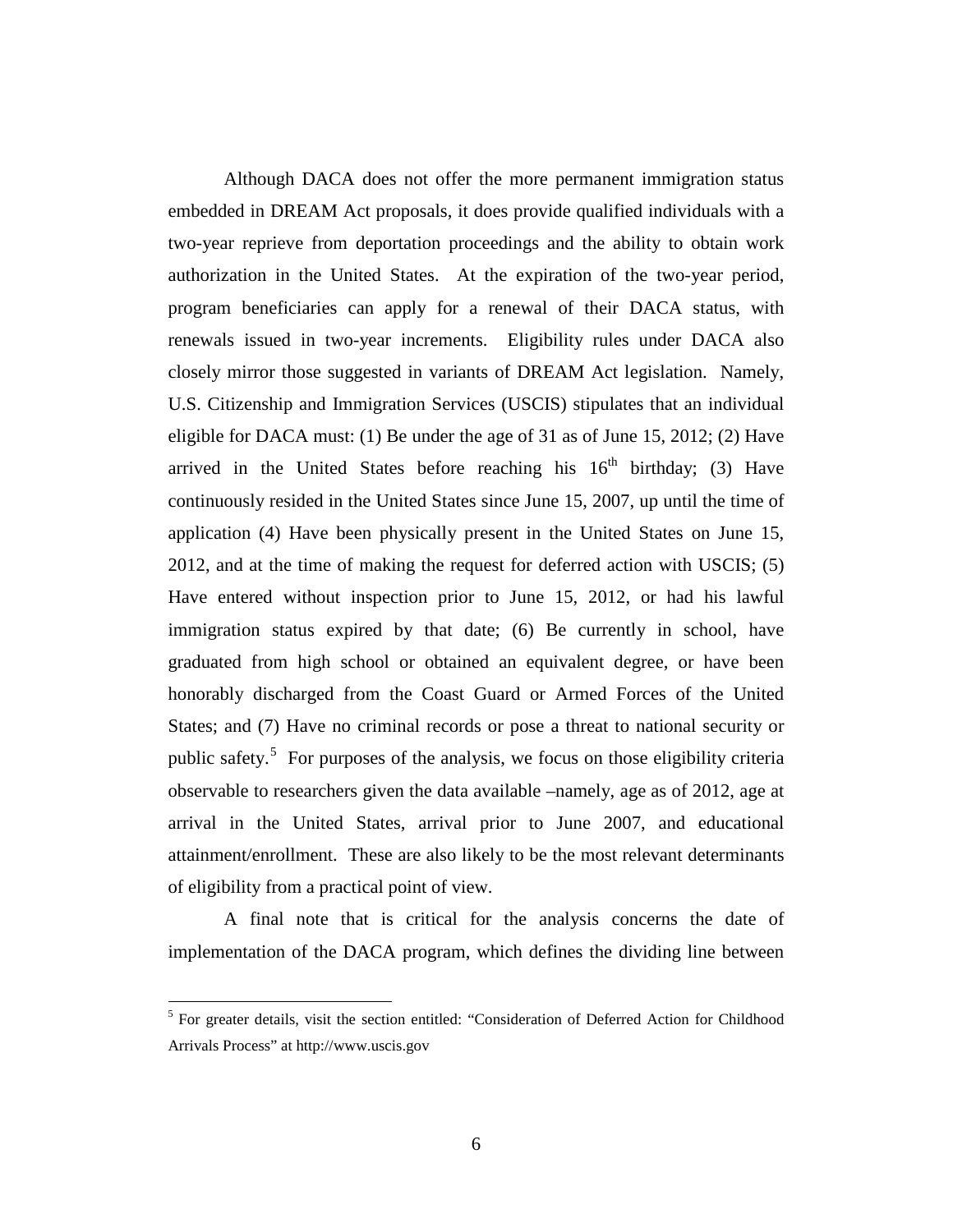the pre- and post-DACA periods. Although USCIS began to accept DACA applications on August 15, 2012, relatively few cases were actually approved until October 2012 (Passel and Lopez 2012, Batalova *et al.* 2013). Figure 1 shows the number of approved DACA cases in the year after applications were first accepted in August 2012. As highlighted in the figure, only 1,687 cases were approved in September 2012, whereas in excess of 28,000 were approved each month thereafter (U.S. Citizenship and Immigration Services, 2013). Hence, except in some robustness checks, we define the Post-DACA period as October 2012 onwards.

# **III. Data and Descriptive Statistics**

# **A. Sample Considerations**

To evaluate how DACA is impacting the schooling, employment and wages of eligible youth, we use individual micro-level data from the monthly Current Population Survey (CPS) spanning from January 2000 through March 2014. The CPS provides detailed information on the labor force status, hourly wages, educational attainment, race/ethnicity, and other basic demographics, such as the decade of arrival for those born outside the United States. With regard to information on current schooling investments, the CPS is more limited. Over the time period being examined, the CPS asks only if individuals between the ages of 16 and 24 were enrolled in high school, college, or university at the time of the survey. Respondents who answer *yes* were then asked whether they enrolled fullor part-time.

As our focus is on the impact of DACA on schooling investments and labor market outcomes of eligible youth, we limit the sample to working-age individuals who were asked about schooling in the CPS –namely 16 to 24 year olds. Furthermore, since one of DACA's eligibility requirements has to do explicitly with schooling, we must also ensure that our estimate of the impact of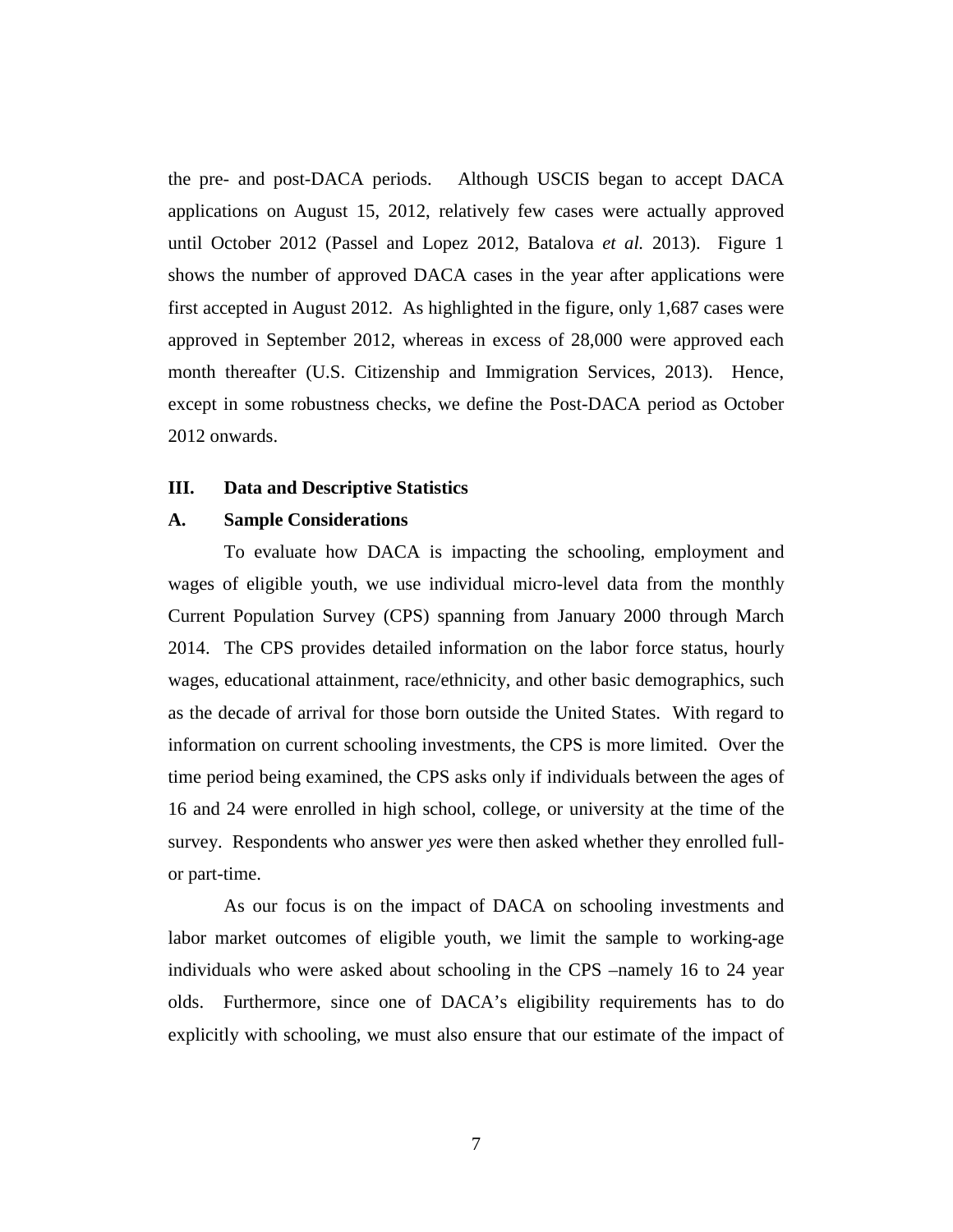DACA is not confounded by any selection into schooling. With that aim, we further restrict our sample to individuals 18 to 24 years old who likely met the DACA schooling eligibility requirement as of its announcement. Since we do not have information on the year in which respondents earned their high school degree or GED, we assume the vast majority did so by age 18. Focusing on 18 to 24 year olds ensures that the schooling and employment related impacts of DACA we observe are not driven by individuals' decision to pursue schooling in order to qualify for deferred deportation itself and the potential endogeneity issues which that implies.<sup>[6](#page-8-0)</sup> Additionally, it encompasses the broadest group of DACA applicants, who are on average 20 years old (Wong *et al*. 2013).

One useful feature of the CPS is that it contains information on the type of occupation in which respondents are employed. We make use of these data by grouping occupations into high and low-skill occupations.<sup>[7](#page-8-1)</sup> This classification will enable us to test whether DACA permitted eligible individuals to move into higher-skill occupations–where verification of legal status and higher compensation may be more likely. On the other hand, DACA may have reduced eligible individuals' tendencies to get a high-skilled job if they rushed into getting a job and placed their plans for a post-secondary education on hold.

# **B. Capturing Undocumented Immigrants and DACA Applicants**

One important limitation of the CPS is that it lacks sensitive information on individuals' legal status. Consequently, it is reasonable to question whether

<span id="page-8-0"></span><sup>6</sup> Our results are substantially similar if we use a slightly older age cut-off and restrict the sample to individuals ages 20 to 24 with a high school or GED degree. Nevertheless, we present the results for the larger group of 18 to 24 year-olds with a high school degree or GED to preserve sample size.

<span id="page-8-1"></span> $<sup>7</sup>$  For example, we place "computer and mathematical sciences occupations" in the high-skill</sup> category and "food preparation and serving related occupations" in the low-skill category. The full classification of occupations into high- and low-skill can be found in Appendix Table A1.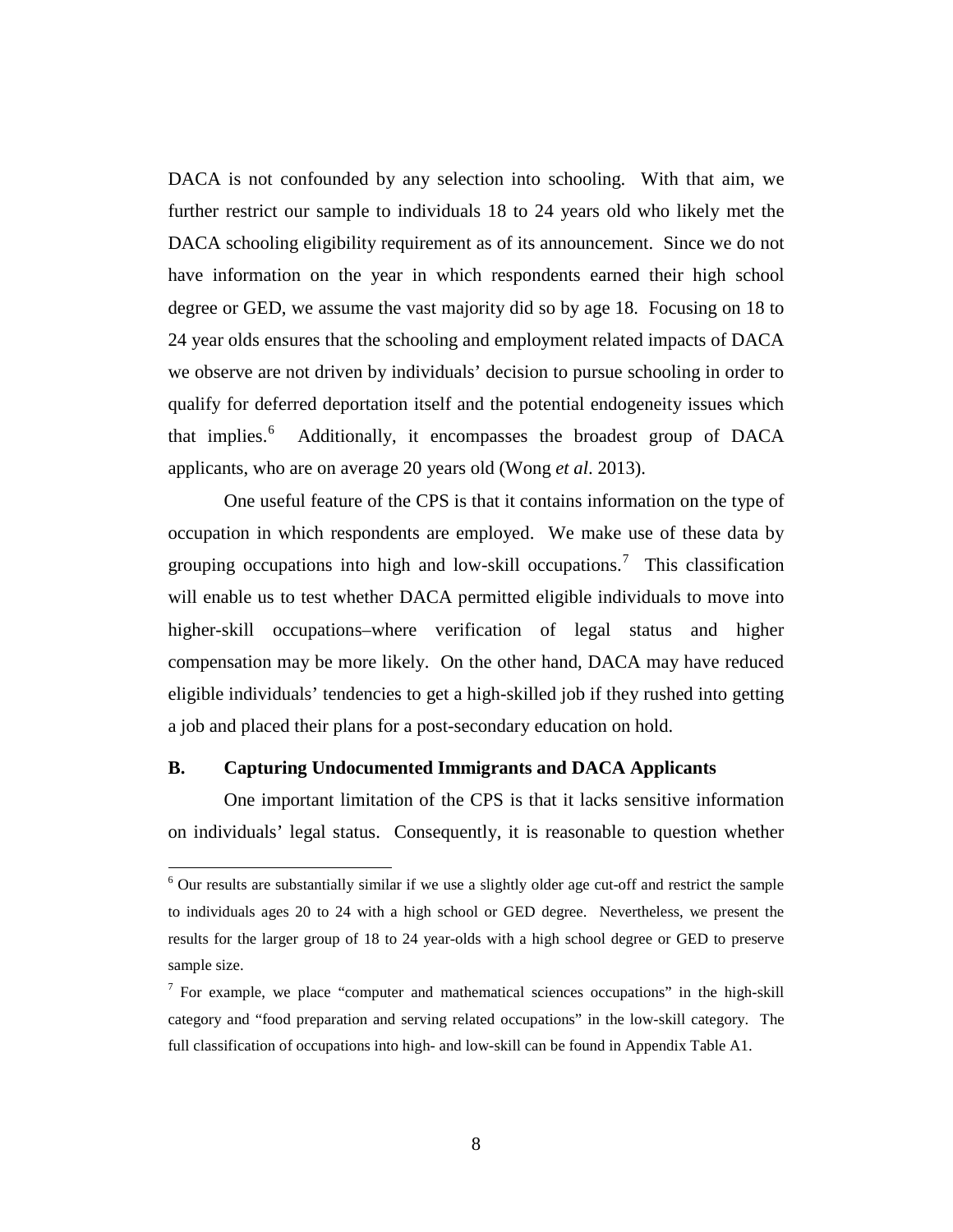the ineligibles in our sample consist of an undocumented control group, especially given that the undocumented are traditionally less educated than the sample we work with. As such, some may be concerned that the control group may be made up of individuals who immigrated with the purpose of getting an educational degree in the United States, as is the case with F1 and J1 visa holders. Foreign students would not represent a reasonable counterfactual.

In response to this concern, it is worth noting that the sample of highlyeducated non-citizens fulfills two traits that are not characteristic of foreign-born college students –having arrived to the United States at a relatively young age (on average, at 14 years of age) and having long U.S. residencies (close to 8 years, on average). Student visa holders are unlikely to display these characteristics. $8$ Nevertheless, in a series of robustness checks, we further restrict our attention to a group of immigrants previously shown to be a good representation of the most likely unauthorized. In that regard, Passel and Cohn (2009, 2010) show that almost three-quarters of unauthorized immigrants are Hispanics, with Mexicanorigin individuals comprising the majority of the population of unauthorized immigrants (almost 60 percent). Therefore, we also perform the analysis for Hispanic non-citizens and, subsequently Mexican non-citizens.

 An additional concern when assessing the impact of DACA using the CPS is that we do not observe the actual take-up rate. Thus, some may question whether the DACA-eligible treatment group we identify is actually representative

<span id="page-9-0"></span><sup>&</sup>lt;sup>8</sup> Foreign students with F1 and J1 visas are allowed to stay in the United States for the duration of the academic program they are admitted to, which is typically listed in the arrival-departure Form I-94 (now automated). If no specific date is listed in the I-94 Form, their admission stamp will indicate: "D/S" (duration of status), and they will be allowed to stay in the United States as long as they are pursuing a full course of study (12 units for undergraduates/8 units for graduates per semester) and making normal progress toward completing their academic program. The I-20 for F1 students and the DS-156 for J1 students tell exactly how long the academic program will take.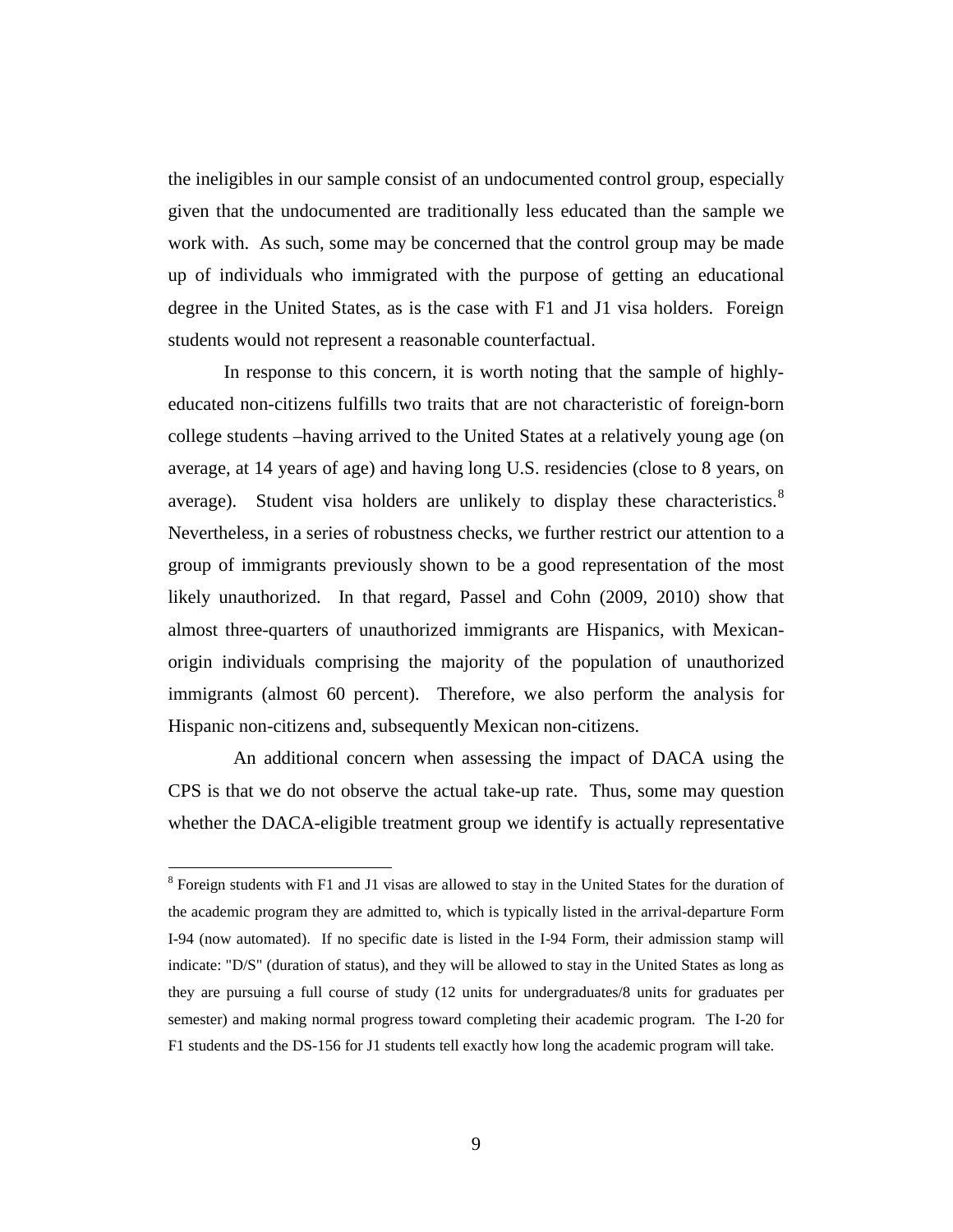of DACA applicants. Note, however, that our treatment group not only fulfills a collection of DACA eligibility requirements, but also displays demographic characteristics that align with the ones reported of DACA applicants. The latter include having arrived in the United States at an early age, holding at least a high school degree, and having long U.S. residencies.

Still, in robustness checks, we experiment with restricting our attention to non-citizens residing in states with large populations of DACA applicants,  $9$  as well as focusing on Hispanic and Mexican non-citizens –a particularly useful trait as the vast majority of DACA applicants are Hispanic and close to three-quarters of them were born in Mexico (Singer and Svajlenka 2013). Note that, while all these restrictions bring our sample in line with those individuals who applied for DACA, they also increase the likelihood that both eligible and ineligible individuals in our sample are undocumented immigrants. As such, restricting our sample to individuals with DACA-applicant characteristics will not only narrow the control group to a group that is more likely to be undocumented, but also narrow the treatment group to a group that were actually granted authorization under DACA.

Finally, some may be concerned with using the October 2012 cut-off date, as it was neither the DACA-announcement date nor its implementation date. To address this concern, we also experiment with using the DACA announcement date of June 2012, as well as the DACA implementation date of August 2012 (at which time applications were first received), as the onset of treatment. As both of these alternative treatment dates come before the October 2012 treatment date we use in most of the analysis, results observed under these alternative dates support the interpretation that the announcement and implementation of DACA resulted in

<span id="page-10-0"></span><sup>9</sup> These states are California, Texas, New York, Illinois, Florida, North Carolina, Arizona, Georgia, and New Jersey.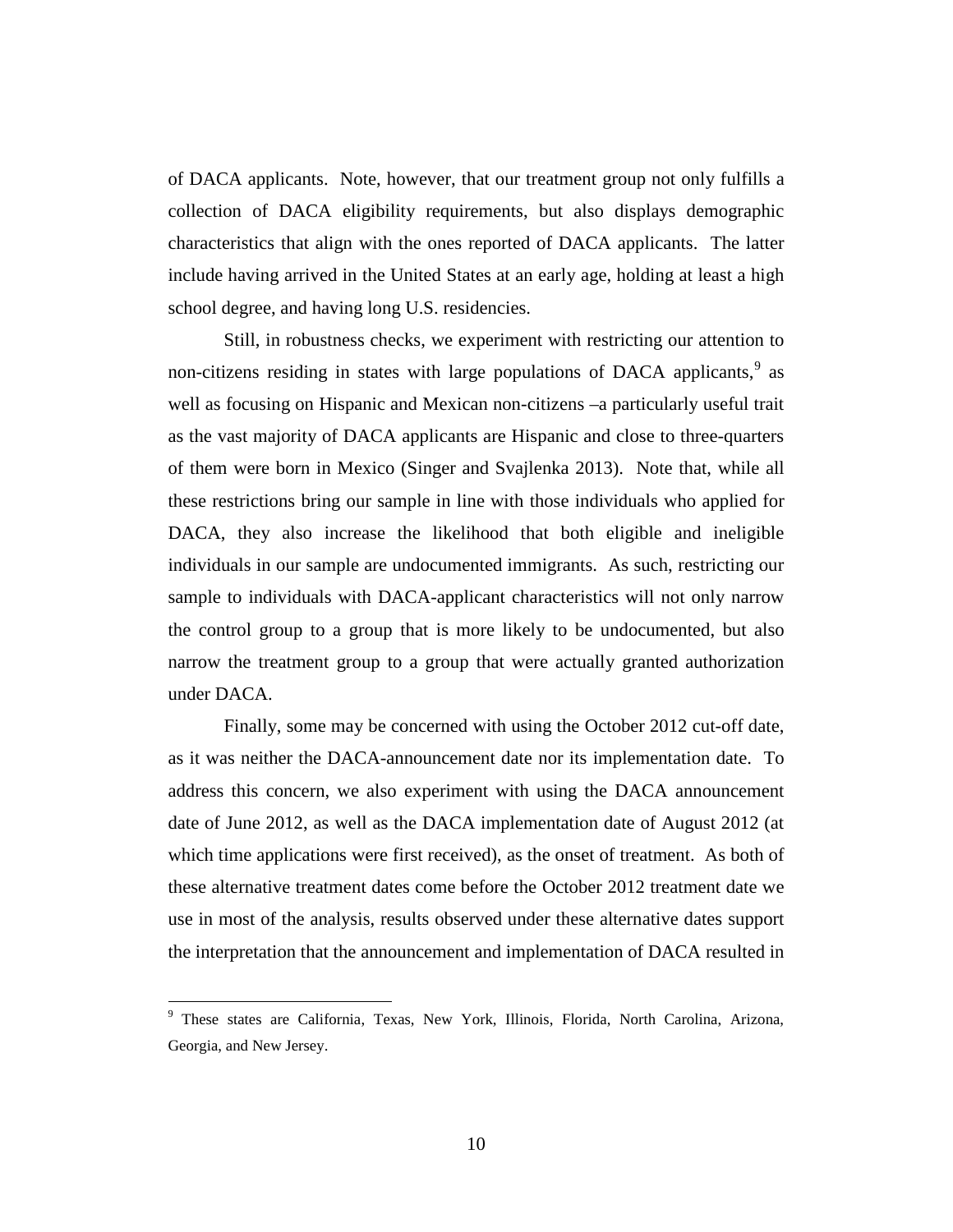changes in behavior consistent with the anticipation of the work authorization that would later be granted.

# **C. Descriptive Statistics**

Table 1 displays some of the characteristics of the likely unauthorized group under analysis: foreign-born non-citizens ages 18 to 24 with a high school or GED degree that was likely earned prior to the announcement of DACA. For this group, we display summary characteristics for the main sample used in the schooling and employment regressions, as well as for the one used in the wage and high-skill occupation regressions which is restricted to those individuals who work.

In the main sample, almost 59 percent of likely unauthorized individuals work and earn an average of \$11.36 per hour (in 2012 dollars). Additionally, about 35 percent of them fulfill the DACA eligibility requirements noted in Section II. On average, likely unauthorized individuals have been in the United States for approximately 7.4 years and arrived at the age of 14. Just over half of them are men and 21.5 years old on average. About one-fifth of them are married and, on average, have less than one child. Finally, with regards to schooling, it is worth noting that 37 percent of the sample is enrolled in school and 31 percent attends school full-time. Since everyone in the sample has at least a high school degree or equivalent, this means that about one-third of the sample is pursuing higher education. Furthermore, sixteen percent of the sample that is currently working is employed in a high-skilled occupation and typical hours of work are almost 36 hours per week on average.

# **IV. Methodology**

Our main aim is to learn about how DACA is changing the schooling investments and labor market outcomes of eligible undocumented youth relative to those of similarly undocumented youth who prove ineligible for deferred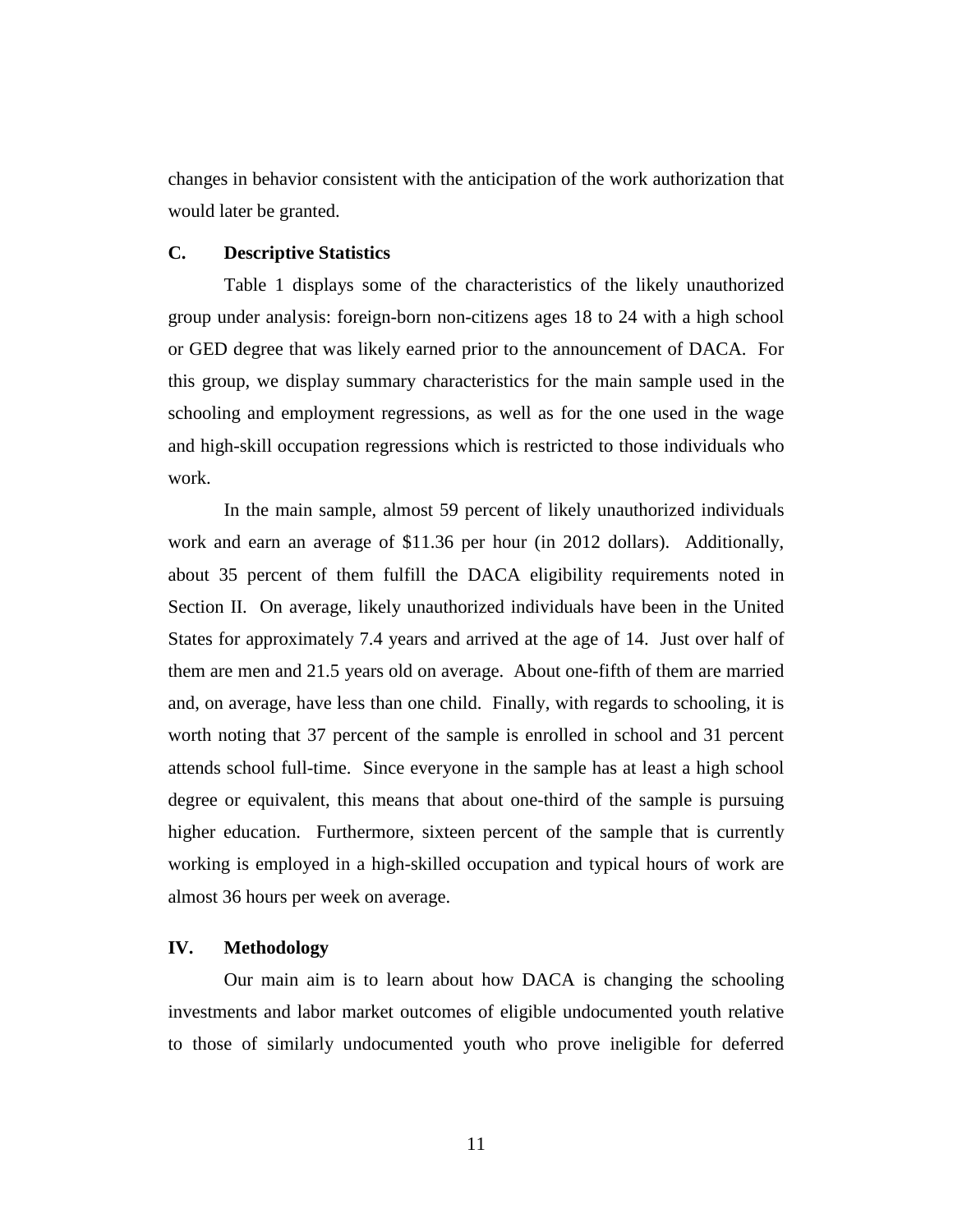deportation. With that aim in mind, we estimate the following benchmark regression:

(1) 
$$
Y_{ist} = \alpha + \beta_1 (DACA_t \times eligible_{ist}) + \beta_2 eligible_{ist} + \beta_3 HSplus_{ist}
$$
  
  $+ \beta_4 YearsinUS_{ist} + \sum_j \beta_{5,j} Age_{ijst} + X_{ist}\gamma + Z_{st}\lambda + \mu_s + \delta_t$   
  $+ \mu_s t + \varepsilon_{ist}$ 

The dependent variable  $Y_{ist}$  stands for the observed schooling or labor market outcome for individual *i* in state *s* in period *t*. Outcomes considered include whether the individual is currently enrolled in school, enrolled full-time, currently working, working in a high-skill occupation, and the log of real hourly wages as well as the usual weekly hours of work for those employed.  $DACA_t$  is a dummy variable equal to 1 after October 2012 –when the first large wave of individuals received official notification that their cases had been approved. The variable  $eligible<sub>ist</sub>$  indicates whether the individual meets all eligibility requirements observable to researchers: (1) being under the age of 31 in June 2012, (2) having entered the United States before his or her  $16<sup>th</sup>$  birthday, and (3) having arrived prior to June 2007.

Note that since all individuals in the sample have at least earned a high school degree or GED by the time of DACA's announcement, all individuals will have met the education/enrollment requirement, *i.e.*, being currently enrolled in school, having completed high school or having earned a GED. This restriction limits the potential for individuals to select into treatment after the program was announced, ensuring that our estimates are in fact driven by DACA treatment as opposed to self-selection. It also establishes eligibility as of the date the program was announced, avoiding the phasing into eligible status. Finally, by focusing on foreign-born, non-citizens between the ages of 18 and 24 years-old, we can compare individuals with the set of DACA-eligibility criteria to other likely undocumented immigrants who do not display these characteristics, before and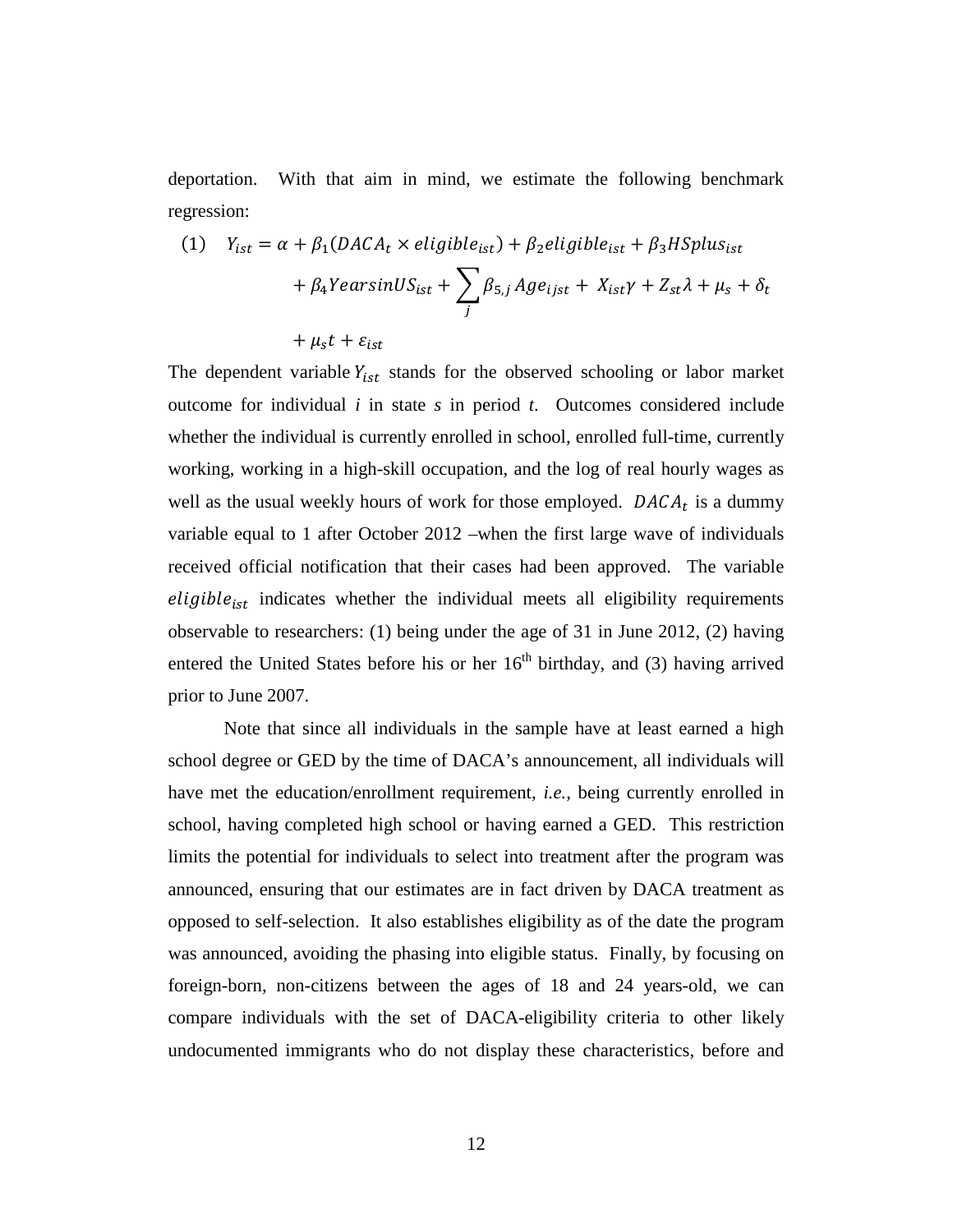after the policy went into effect. Further sample restrictions to Mexican immigrants in the robustness checks will bolster the case for this assessment.

To ensure that the returns to eligibility are not driven by any one of the eligibility criteria alone, we also control for having more than a high school degree ( $HSplus_{ist}$ ), years in the United States ( $\text{Years}$ in $US_{ist}$ ), and include *j* dummy variables controlling for the respondent's age  $(Age<sub>list</sub>)$ . Note that the inclusion of the latter two variables together will effectively control for the age at arrival eligibility criterion. Other individual-level covariates in  $X_{ist}$  include the number of own children under the age of 18, as well as dummy variables for the respondent's gender, race, and marital status. In addition, to bolster the case that our estimates are driven by exogenous variation, we present results from a simplified identification strategy where eligibility is determined solely by small differences in one eligibility criterion.

Other controls in equation (1) include the state unemployment rate and several indicators of state immigration policy that vary over time  $(Z_{st})$ , such as an indicator for whether the state implemented any type of E-Verify mandate, omnibus immigration law or 287(g) agreement, as well as a separate indicator for whether the state granted in-state tuition for undocumented immigrants. Finally, the model incorporates a battery of state fixed effects  $(\mu_s)$ , month-year fixed effects  $(\delta_t)$ , and state-specific linear time trends  $(\mu_s t)$  to address any other policies and economic conditions changing at the state level.<sup>10</sup> Standard errors are clustered at the state level.

The parameter of interest to us is  $\beta_1$ , the coefficient on the interaction term between  $DACA_t$  and eligible<sub>ist</sub>. It reveals the changes in the schooling, employment and wages earned by DACA-eligible individuals after the DACA

<span id="page-13-0"></span><sup>&</sup>lt;sup>10</sup> Note that the inclusion of month-year fixed effects implies the main level effect of DACA  $(DACA<sub>t</sub>)$  drops out of the equation due to multicollinearity.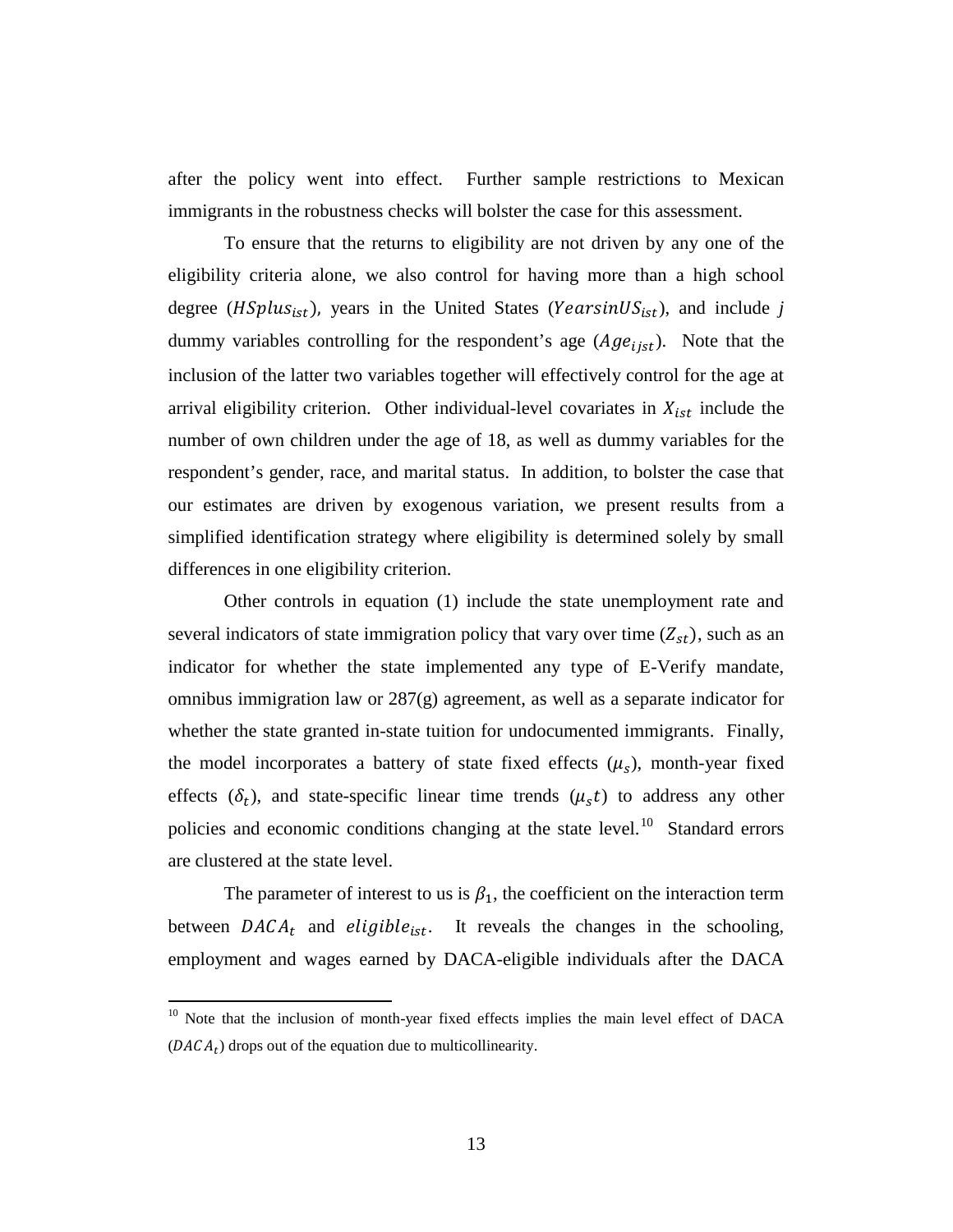program went into effect, relative to the changes experienced by likely undocumented, DACA-ineligible individuals over the same time period. This difference-in-differences estimate will inform on the returns to the two-year reprieve and work authorization granted by DACA. As is true for all differencein-differences estimators, this strategy assumes that the treatment (DACAeligible) and control (undocumented DACA-ineligible) groups would have maintained parallel trends in the absence of treatment (DACA). While this assumption is ultimately untestable, we provide support for this assumption by testing for pre-existing trends between treatment and control groups to ensure that the deviations we observe did not occur prior to the implementation of DACA.

# **V. The Impact of DACA on Schooling and Employment Outcomes**

# **A. Main Results**

To assess the impact that DACA has had on the schooling and labor market outcomes of eligible undocumented youth, we estimate equation (1). As noted earlier, our sample is composed of foreign-born, non-citizens between the ages of 18 and 24 years-old with at least a high school degree or  $GED$ .<sup>11</sup> In the robustness section, we also present results for Mexican-born non-citizens and Hispanic non-citizens, as the latter groups are more likely to be unauthorized.

Table 2, Panel A presents the results of estimating equation (1) on the full sample of foreign-born non-citizens. Focusing first on the impact of DACA on the probability of being enrolled in school, we find that the policy generated

<span id="page-14-0"></span> $11$  While we limit the sample to a more educated group for reasons noted above, some may nevertheless be interested in results for the full sample without the restriction on education, particularly given that undocumented immigrants are likely to be less-educated. Thus, we present results of estimating equation (1) on the full sample without the schooling restriction in Table A2 of the appendix. Note that an additional control for schooling level is added since the sample includes both higher- and less-educated individuals. As can be seen from Table A2, results are substantially similar to those in Table 2.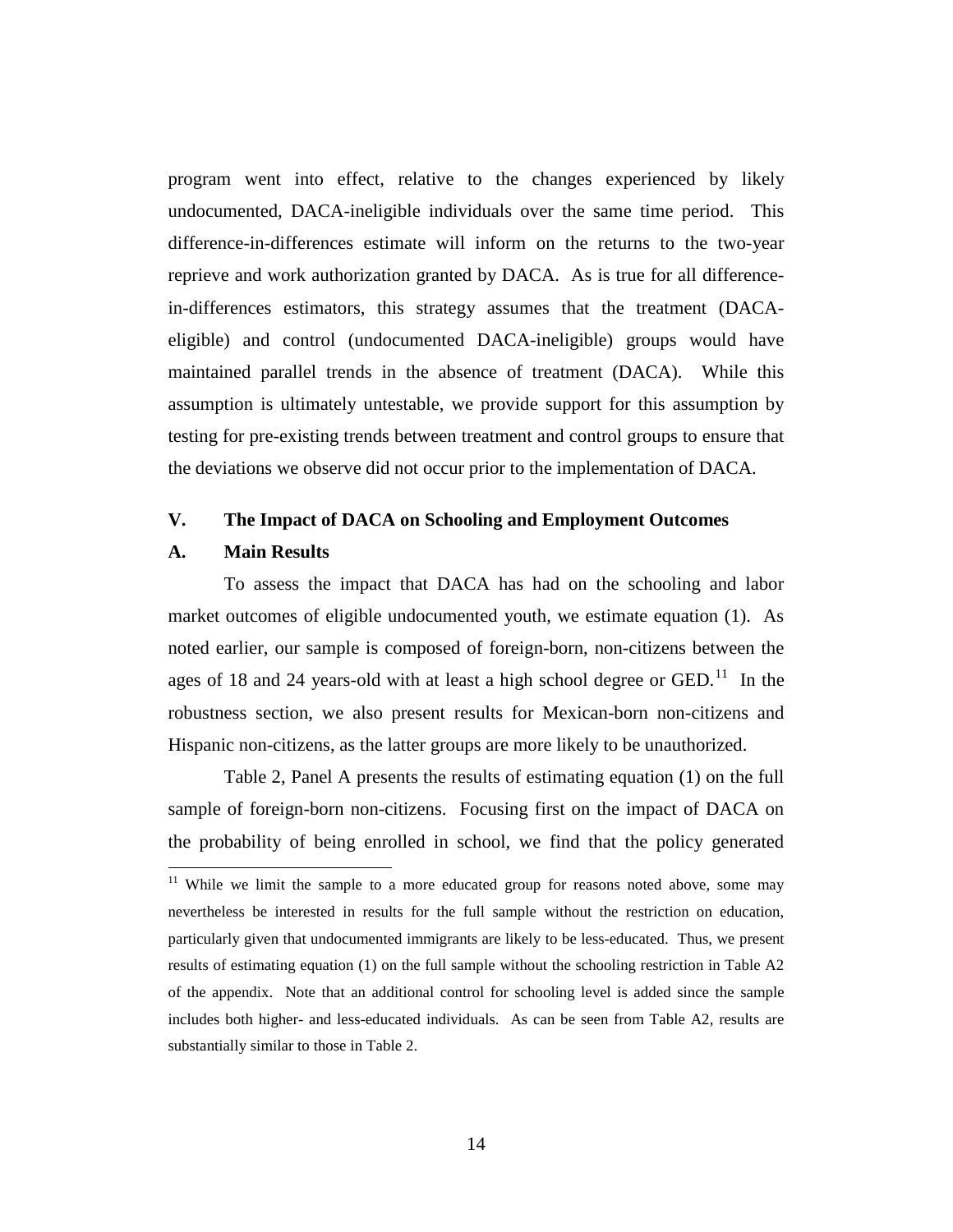significant effects. Specifically, the program reduced the probability of school enrollment by 11.8 percentage points or by approximately 32 percent. Similarly, the likelihood of being enrolled in school full-time decreased by 11.7 percentage points or 38 percent. At the same time, DACA was associated with an increase in the employment likelihood of 9.3 percentage points (about 16 percent).<sup>12</sup> The fact that all three estimates are of similar magnitude suggests that eligible youths are dropping out of full-time schooling in order to take advantage of employment opportunities once permission to work is granted under DACA. It should also be noted that the two-year reprieve from deportation and work authorization does not appear to have significantly affected working hours, wages or the type of occupation held by eligible individuals.

# **B. Focusing on the Age at Arrival Eligibility Criterion**

As the constructed measure of DACA eligibility is comprised of a collection of characteristics, it is useful to simplify the analysis and thus confirm that the impact of DACA estimated herein is driven by plausibly exogenous variation. To do this, we further exploit the discontinuity in one exogenous requirement determining eligibility for DACA –namely the immigrant's age at arrival in the United States.<sup>13</sup> We do this by estimating equation (1) on the sample of 13-18 year-olds who met all other DACA eligibility criteria. The sample restrictions imply that we have a treatment group consisting of individuals

<span id="page-15-0"></span> $12$  This finding is in line with those from prior studies examining the impact of legalization under the 1986 Immigration Reform and Control Act (IRCA) on labor market outcomes concluding that the latter improved undocumented workers' employment prospects, reduced their workplace vulnerabilities, or increased their job mobility and working conditions (Rivera-Batiz 1999, Kossoudji and Cobb-Clark 2002, Amuedo-Dorantes *et al*. 2007).

<span id="page-15-1"></span><sup>&</sup>lt;sup>13</sup> We are unable to exploit the discontinuity in age at the time of DACA's announcement (eligibility requirement number 1 above) because the survey only asks schooling questions of respondents between the ages of 16 and 24.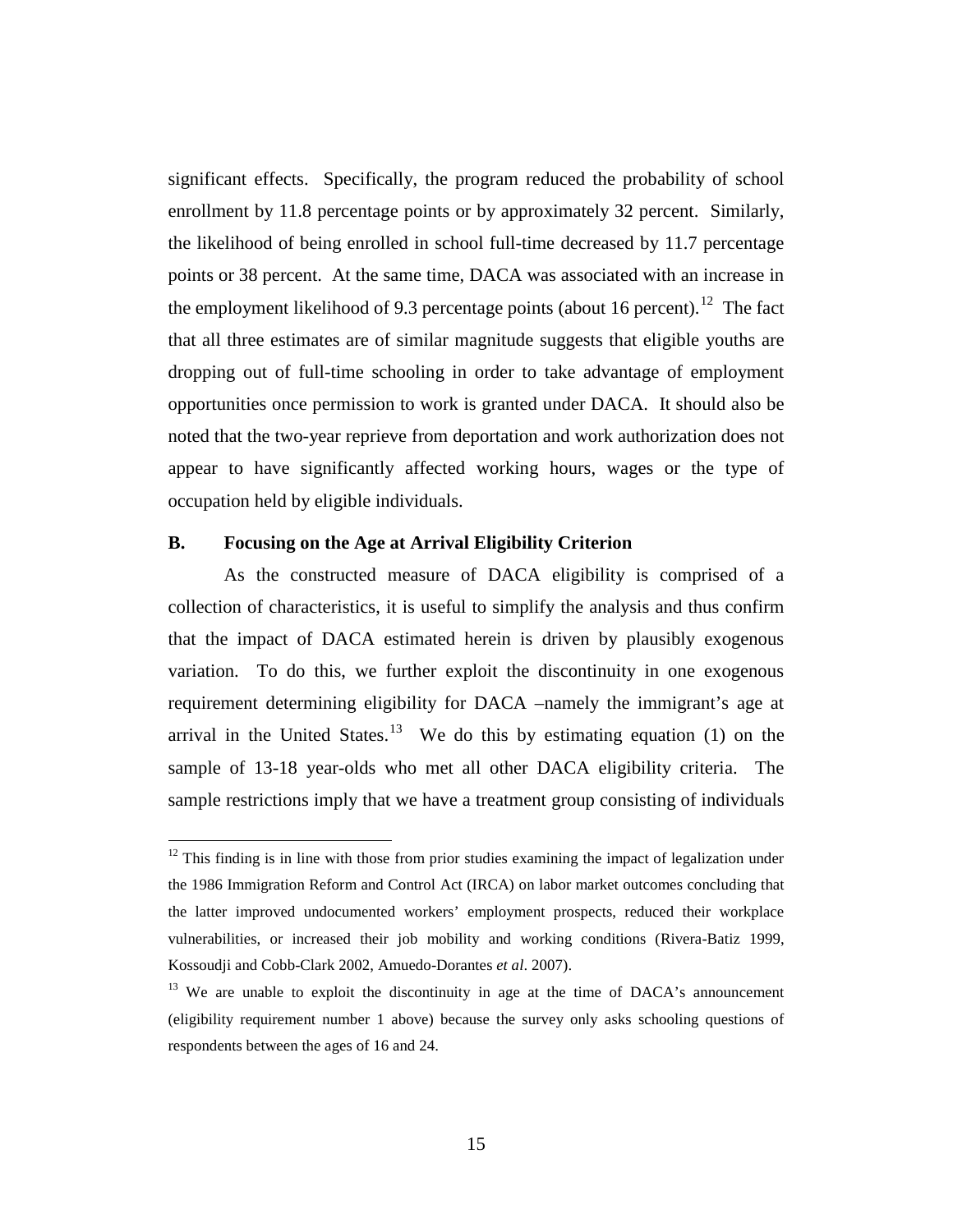who arrived at ages 13 to 15, and a control group of respondents who arrived between 16 and 18 years of age.

Results of this analysis can be found in Table 2, Panel B. Despite working with a significantly smaller sample, we continue to find that DACA appears to have reduced schooling investments, although the positive impact on the likelihood of being at work is no longer statistically different from zero. Point estimates are also somewhat larger than those found using the larger sample. This is to be expected given that we have restricted our attention to those who narrowly received benefits and those who were just denied thus making the comparison between treatment and control groups all the more striking.

#### **VI. Robustness Checks**

# **A. Support for the Parallel Trends Assumption**

As noted above, the main threat to our empirical approach is whether there existed differential trends in the schooling and labor market outcomes of eligible and ineligible youths prior to DACA that may be falsely attributed to the policy. To investigate whether that is the case, we construct indicators for each of the three years prior to DACA, interact them with the indicator for DACA eligibility, and include these interaction terms in regression  $(1)$ .<sup>[14](#page-16-0)</sup> If there were pre-existing trends that could account for the DACA effect observed here, we would expect these placebo interaction terms to produce statistically significant coefficients in the same direction of the DACA impact discussed above. The results of this test are documented in Table 3, Panel A.

The main findings regarding the impact of DACA on the schooling and employment outcomes of non-citizens prevail, with no statistically significant placebo interaction terms. It is also reassuring that the DACA point estimates are

<span id="page-16-0"></span> $14$  Each of these placebo indicators runs from October of the year of interest through the following September to match the timing of the DACA indicator discussed in Section II.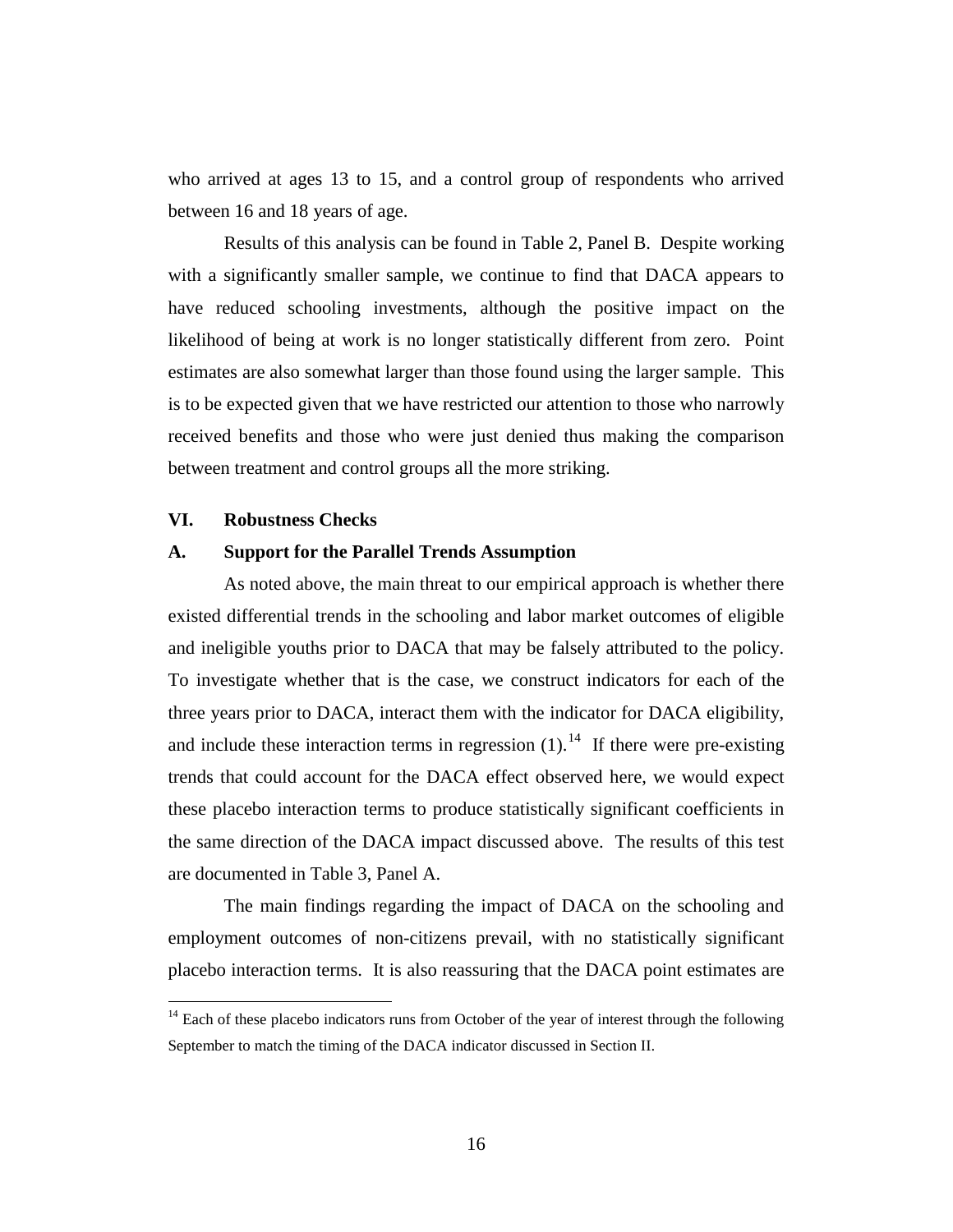similar to the ones noted in the main results, despite the inclusion of the placebo interaction terms leading up to the true DACA period. Thus, we can be reasonably confident that the schooling and employment effects discussed above can be attributed to changes that occurred in the DACA period and not to preexisting trends.

To offer further reassurance that the results are not driven by a long trend prior to DACA's implementation, we further restrict our sample to a shorter window around DACA's implementation, ranging from January 2005 to March 2014. Table 3, Panel B reports the results for this time period. Consistent with the parallel trends assumption, we find that the long pre-period is not driving our results, as point estimates and significance levels survive this restriction on the data.

# **B. Capturing Undocumented Immigrants and DACA Applicants**

As recognized above, one limitation of the data is that it does not allow us to observe whether individuals are undocumented nor whether they have actually been granted a DACA reprieve and work authorization. While our sample already displays many of the traits characteristic of DACA applicants –including being close to twenty years old on average and having a high school degree (Batalova *et al*. 2013, Singer and Svajlenka 2013, Wong *et al*. 2013), one way we can address the aforementioned concern is by further restricting our sample to a group of immigrants with some of the known traits of DACA applicants and undocumented immigrants. Since the vast majority of DACA applications were ultimately approved, this also increases the likelihood that our estimates not only measure DACA-eligibility, but actual DACA take-up.

Thus, in Table 4, Panel A, we start by narrowing the main sample of highly-skilled non-citizens to those residing in one of the top nine states with the most DACA applicants. Note that this also happens to be a group of states with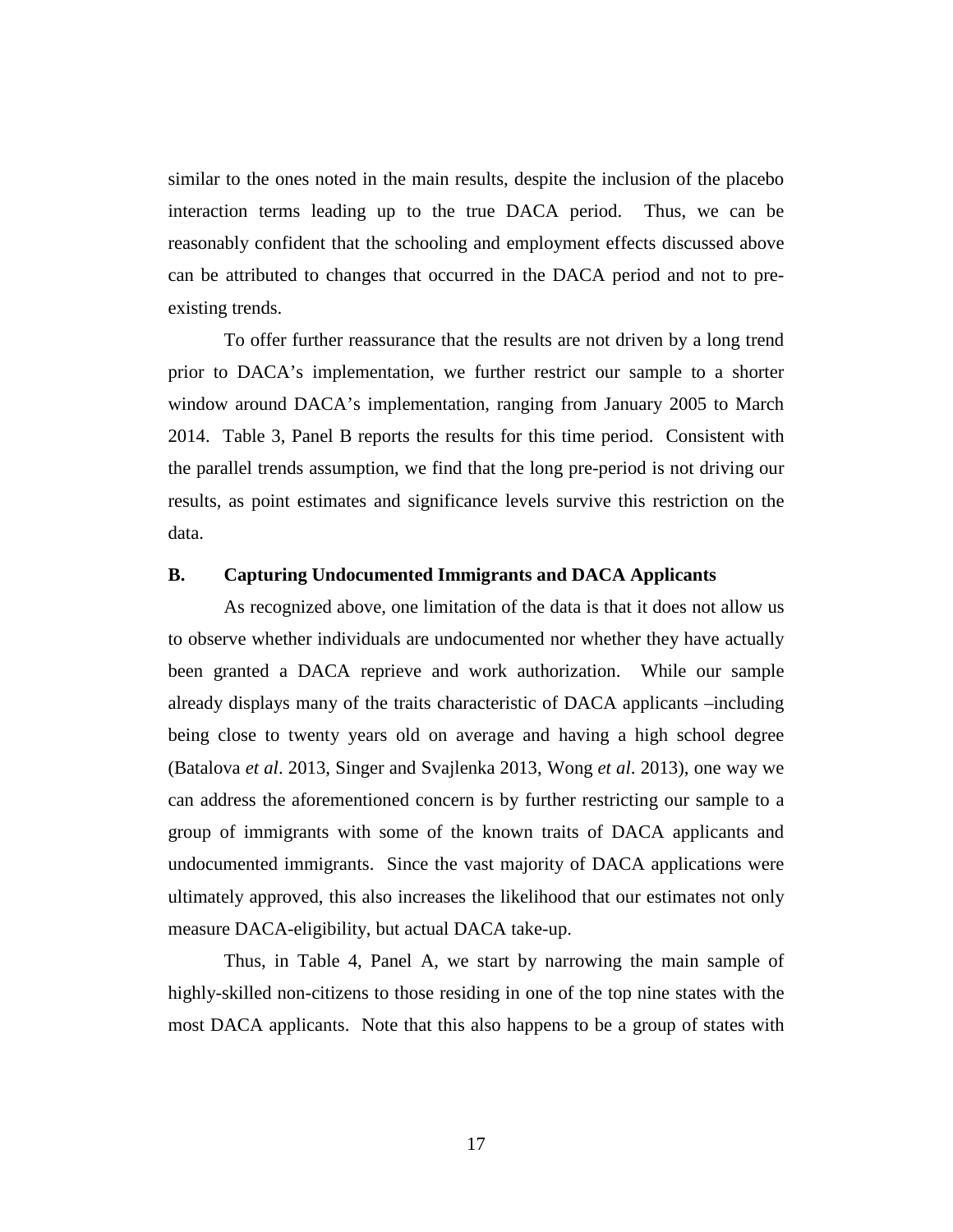large populations of undocumented immigrants (Passel and Cohn 2009). Furthermore, the average age at arrival and U.S. residency for this sub-sample are, respectively, thirteen and eight –in line with the young ages at arrival and long U.S. residencies of DACA applicants (Singer and Svajlenka 2013). Once again, we observe how DACA was accompanied by a decline in the likelihood of being enrolled at school and being enrolled full-time of approximately 11 and 9 percentage points, respectively. And, while the estimated impact of DACA on the employment likelihood lies just below the threshold for statistical significance, its magnitude (about 9 percentage points) is similar to the one in Table 2, Panel A.

As an alternative robustness check that we are capturing both likely unauthorized migrants as well as DACA applicants, we next focus our attention on Hispanic non-citizens –a group more likely to capture unauthorized immigrants and DACA applicants (Passel and Cohn 2009, 2010; Singer and Svajlenka 2013). These results, displayed in Table 4, Panel B, continue to show a statistically significant decrease in the likelihood of school enrollment. However, the observed decline in employment probability is no longer statistically significant at conventional levels. Still, the magnitudes of the estimates remain similar to those in Table 2, Panel A.

Panel C of Table 4 goes further to restrict our sample of Hispanic noncitizens to those with 5 or more years of U.S. residency to address any remaining concerns regarding our control group and whether it includes foreign students. Despite the significantly smaller sample sizes, the results in Panel C continue to show evidence of a drop in the likelihood of school enrollment and full-time school enrollment, although the impact of DACA on the employment likelihood is not statistically significant in these smaller samples.

Lastly, we experiment with restricting our sample to just Mexican noncitizens –an ethnic immigrant group that is the most likely to be unauthorized and accounts for the vast majority of DACA applicants (Passel and Cohn 2009, 2010;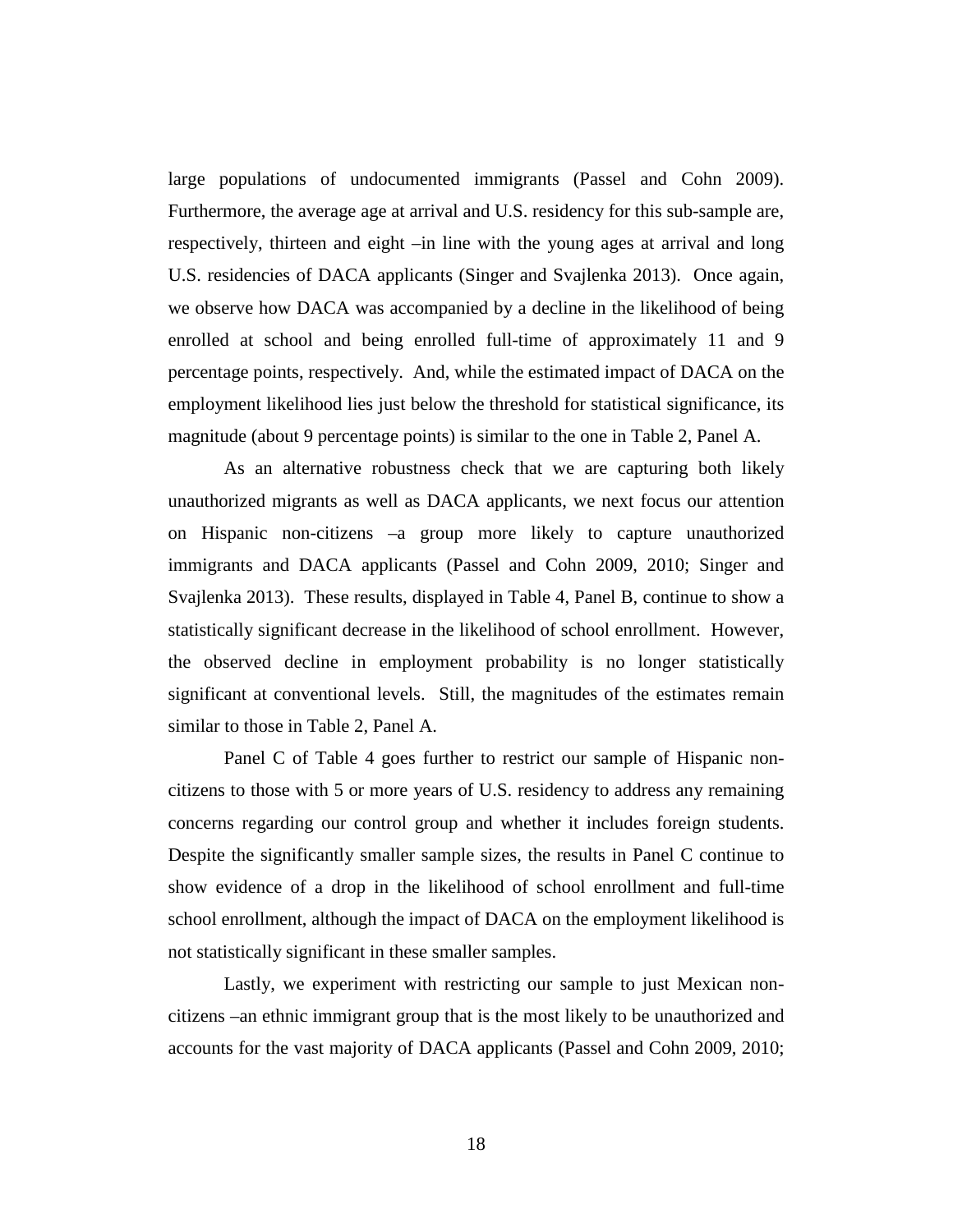Singer and Svajlenka 2013). On average, this group arrived in the United States when they were 12 years old and have resided in the United States more than 9 years. As shown in Table 4, Panel D, we continue to observe a statistically significant drop in the likelihood of being enrolled in school full-time (-10.6 percentage points); but possibly due, in part, to the significantly smaller sample, we find no statistically significant impacts on the remaining labor market outcomes.

#### **C. Robustness to Treatment Assignment Date**

As noted earlier, the CPS does not contain information on the DACA takeup rate or when DACA approval was received. Assigning a later date may bias our estimates if some DACA-eligibles were actually treated before we assume them to be. To address that concern, we test the sensitivity of our results to choosing two slightly earlier treatment dates—one corresponding to the announcement of DACA in June 2012, and the other corresponding to the official implementation of DACA in August 2012. These are not falsification tests, as it is reasonable to expect that some eligible individuals could have reasonably changed their behavior in anticipation of treatment. Rather, we wish to gauge if our estimates of the impact of DACA are in a reasonable range based on slightly different treatment assignment dates.

Table 5, Panel A presents the results using the earliest treatment assignment month possible –that is, June 2012, the month in which DACA was announced. While this was earlier than any DACA-eligible individuals would have been granted DACA authorization, we might observe some impacts if individuals anticipated a conferral of benefits and behaved accordingly. Likewise, schools and employers may have anticipated a change in the treatment of undocumented immigrants and altered their behavior as well. The results in that panel are consistent with our interpretation, as we observe significant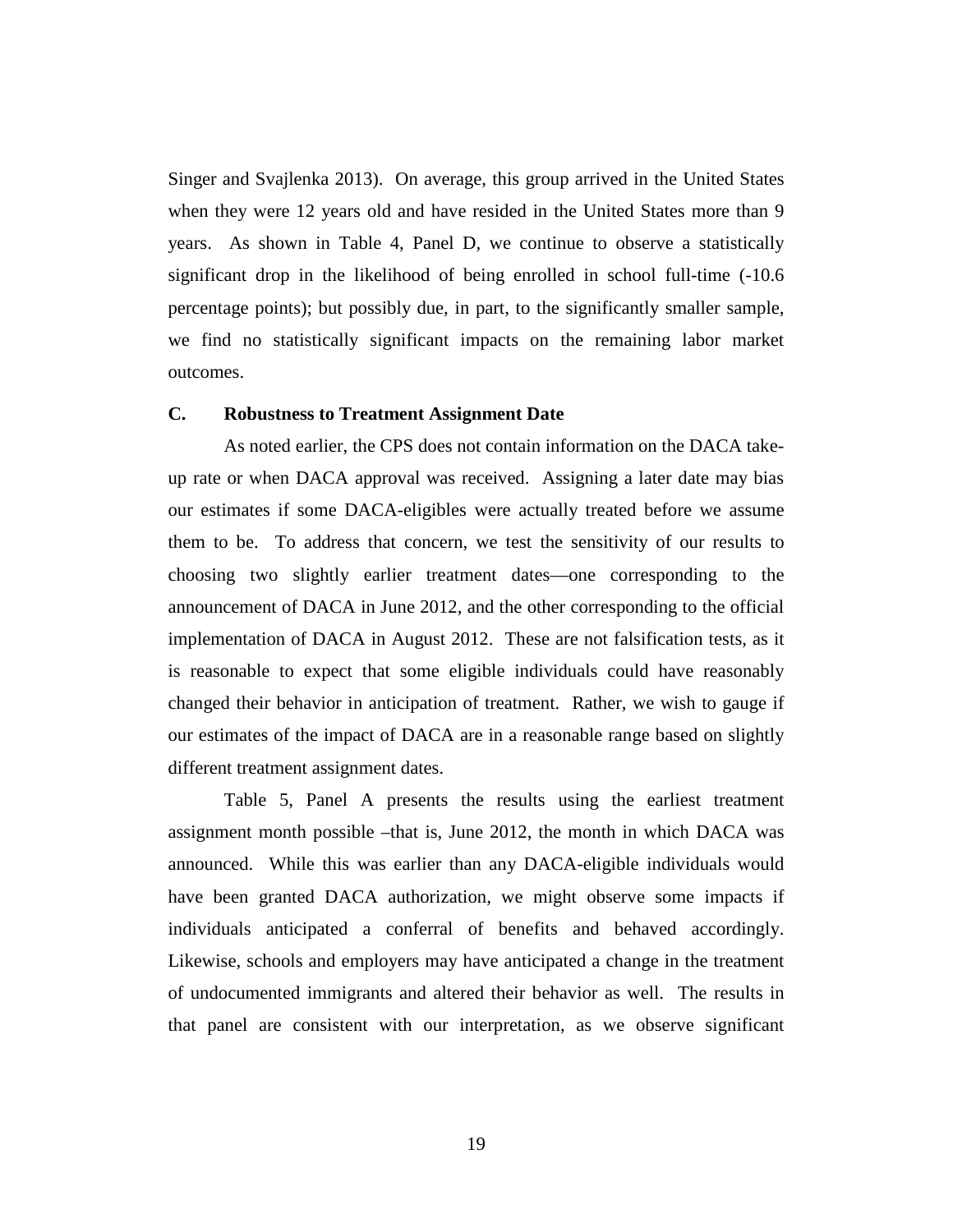reductions in the likelihood of being enrolled in school and being enrolled fulltime similar in magnitude to those found in Table 2, Panel A. Similarly, we continue to find evidence of a statistically significant increase in the likelihood of employment.

Likewise, Table 5, Panel B presents the results using a treatment assignment date of August 2012 –the month in which DACA applications were first accepted. Results using this alternative date are very close to those in Table 5, Panel A, and the main results in Table 2, Panel A. Overall, the estimates in Table 5 suggest that anticipation of benefits under DACA were an important factor in the estimated responses captured in Table 2, Panel A.

### **D. Heterogeneous Effects by Gender**

Finally, we decompose the main sample by gender to take into account the fact that employment patterns of male and female immigrants, in particular, are somewhat different and thus may display different responses to policy interventions. The results on the sub-sample of men are presented in Table 6, Panel A, while those for women can be found in Table 6, Panel B. We find evidence that, after October 2012, DACA-eligible men experienced a reduction in their school enrollment and full-time enrollment likelihood, at the same time they increased their employment likelihood. All three of the latter estimates (-.098, -.079 and .102, respectively) are close in magnitude to the estimates for the overall sample. While women appear to experience similar impacts based on their point estimates, only the effects on the likelihood of being enrolled in school and full-time school enrollment (-.121 and -.145, respectively) are statistically significant at conventional levels. Therefore, it seems that the main impact of DACA has been to reduce enrollment in higher education for eligible individuals, with increases in the likelihood of being at work among men in particular. However, the two-year reprieve from deportation and work authorization does not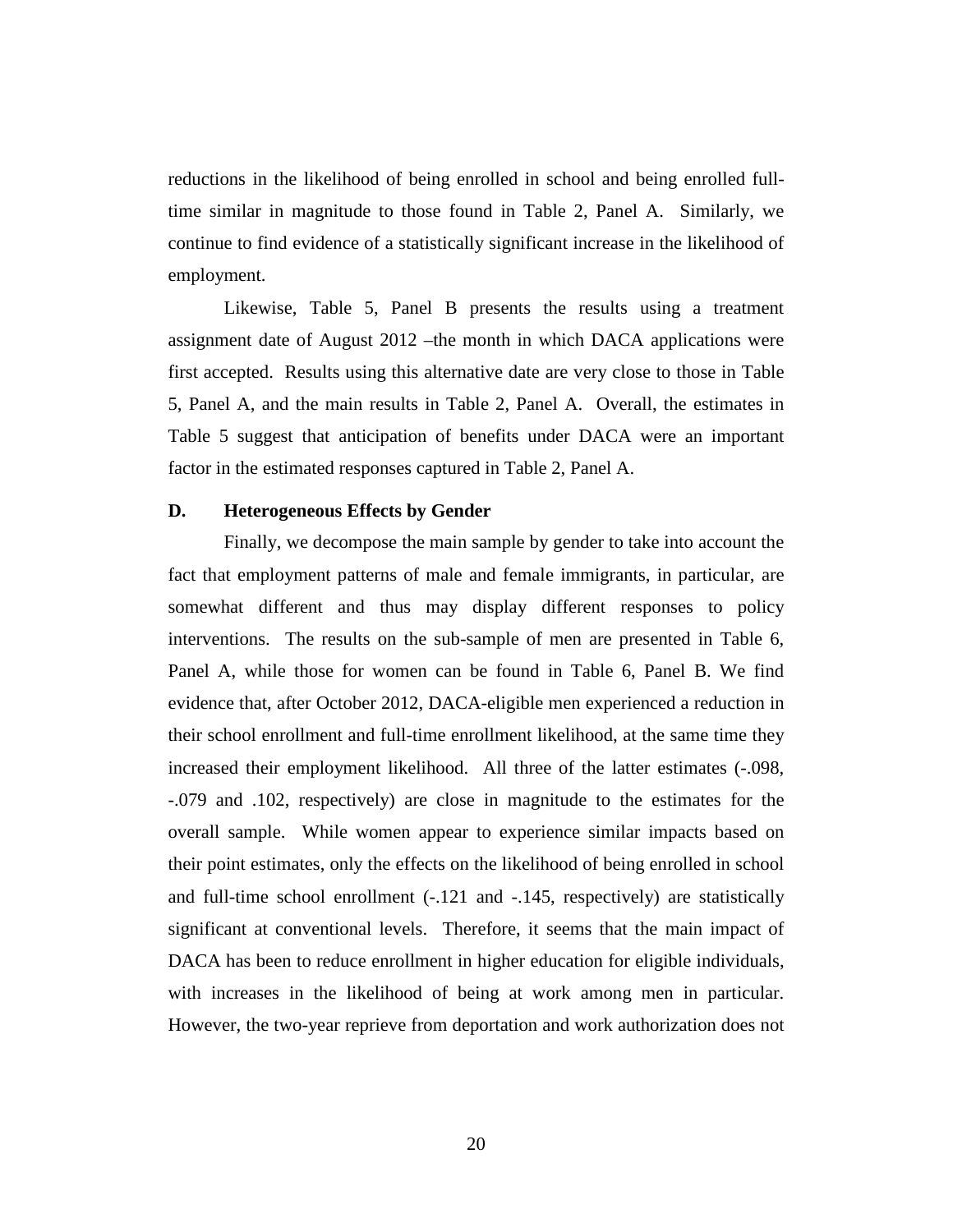yet appear to have significantly affected working hours or the wages earned by either men or women.

# **VII. Summary and Conclusions**

Over two years have now passed since President Barack Obama announced the Deferred Action for Childhood Arrivals (DACA) initiative on June 15, 2012. The initiative, which first began to approve a significant number of cases in October 2012, was intended to provide eligible youth with a two-year reprieve from deportation and work authorization to allow them to come out of the shadows and enjoy better educational and labor market outcomes. In this paper, we rely on data from the Current Population Survey to gauge the impact that DACA has had on the schooling, employment and wages of eligible youth.

Despite some expectations that DACA would result in increased motivation to pursue higher education, we find that DACA significantly reduced the likelihood of school enrollment and full-time school enrollment of eligible youths who had already earned the schooling credentials required for DACA. In addition, there is some evidence of an improvement in the likelihood of employment among DACA-eligible males, suggesting that the potential labor market returns to authorization today might outweigh any additional returns to higher education to be felt further down the road. This behavior is consistent with an increased opportunity cost of college education for DACA-eligible individuals once DACA went into effect.

In sum, our results suggest that a lack of authorization inhibits undocumented individuals from efficient use of their time, which in this case manifests itself by an over-investment in schooling. Thus, once employment restrictions are relaxed, as with the implementation of DACA, eligible individuals may actually reduce their investments in schooling. It is worth noting, however, that our focus has been on the immediate, short-run impacts of DACA on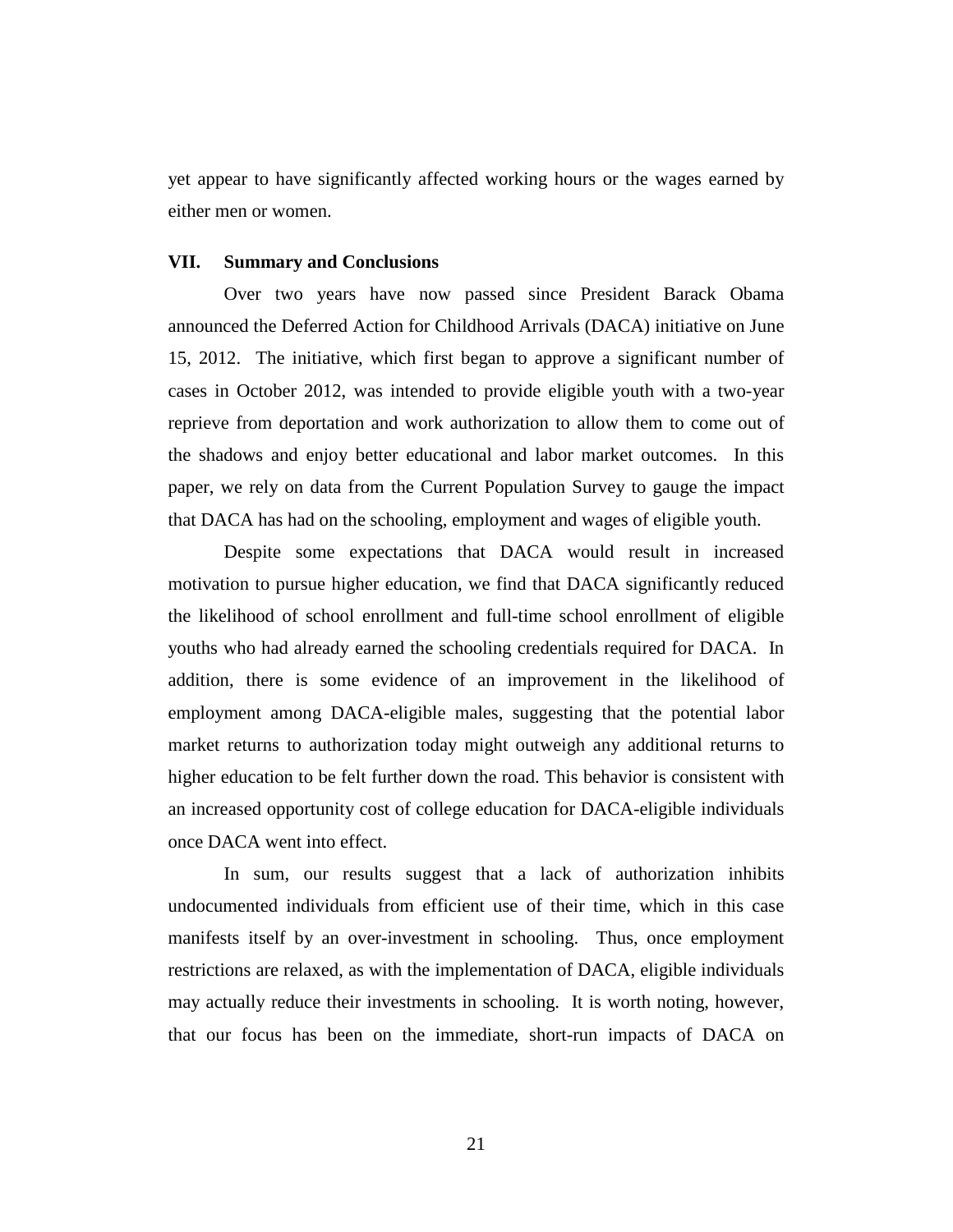schooling and labor market outcomes. Its long-run outcomes may differ. For instance, if large-scale immigration legalization efforts are realized, general equilibrium effects may ultimately reduce the opportunity costs of schooling and mitigate the drop in school enrollment observed here. Therefore, further analyses examining long-term impacts of the policy are warranted.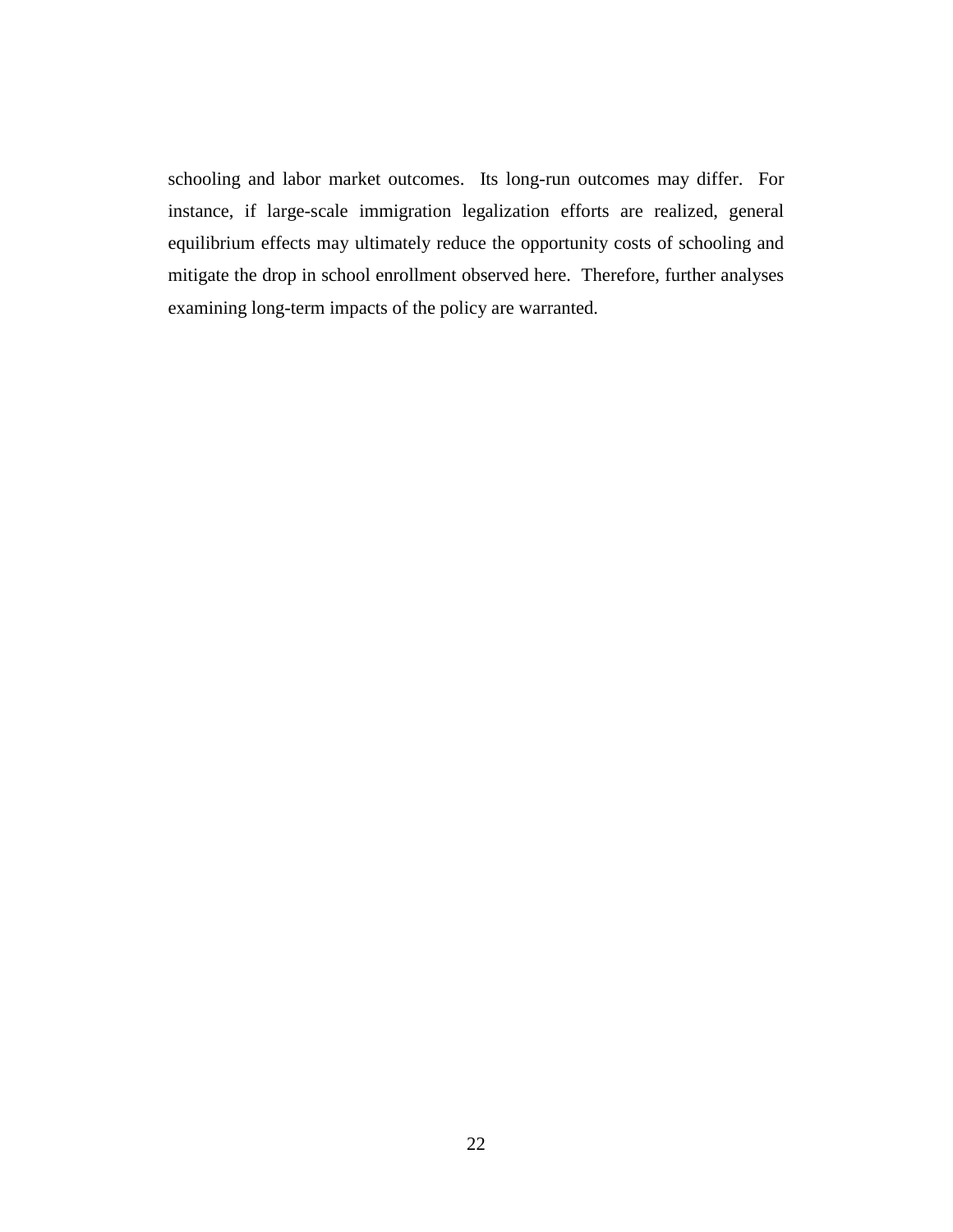Compliance with Ethical Standards:

The authors declare that they have no conflict of interest.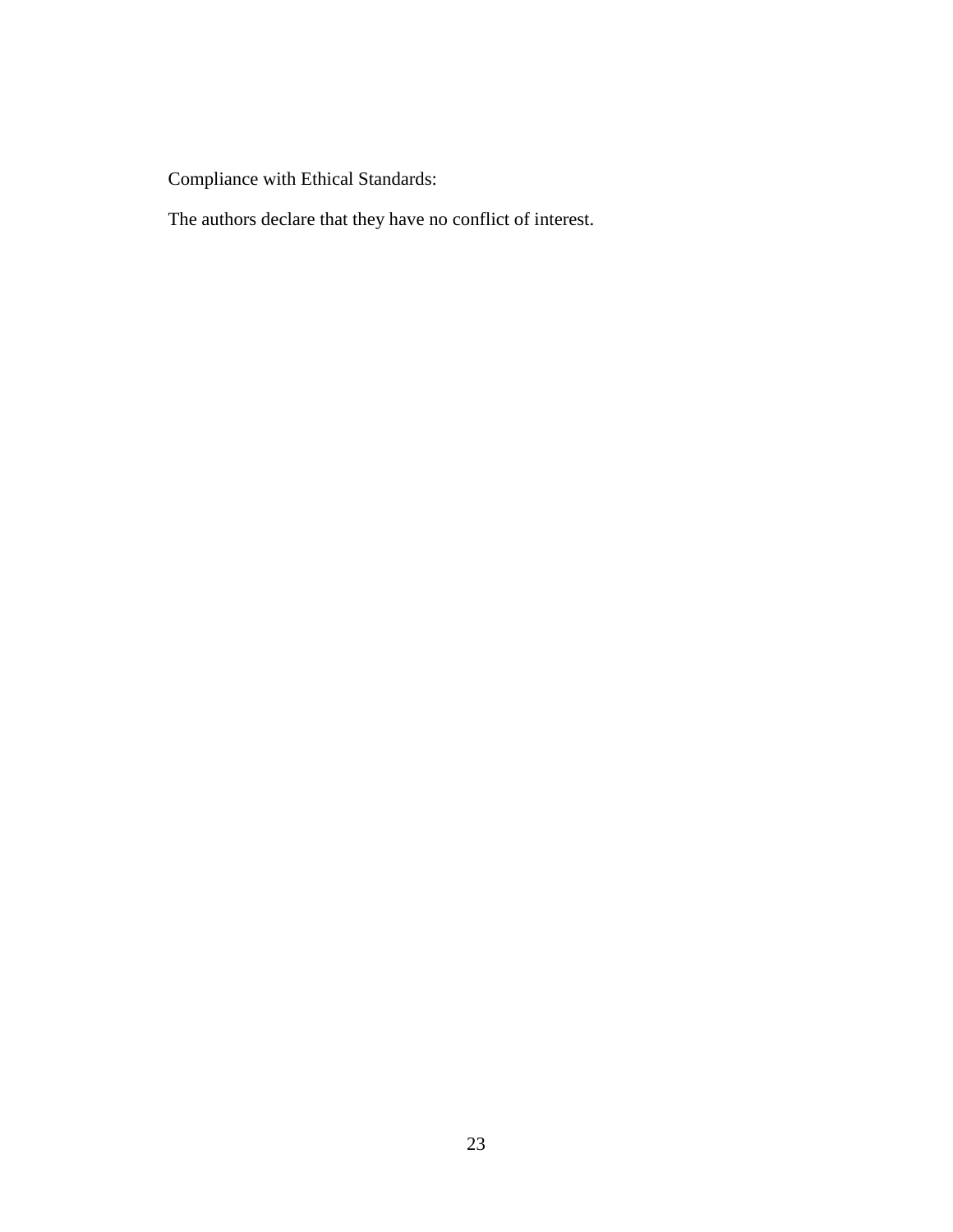## **References**

**Amuedo-Dorantes, Catalina, Cynthia Bansak, and Steven Raphael.** 2007. "Gender Differences in the Labor Market: Impact of IRCA's Amnesty Provisions." *American Economic Review*, 97(2): 412-16.

**Batalova, Jeanne, Sarah Hooker and Randy Capps.** 2013. "Deferred Action for Childhood Arrivals at the One-Year Mark", Issue Brief, No. 8, August. Washington DC: Migration Policy Institute.

**Black, Dan A., Terra G. McKinnish, and Seth G. Sanders.** 2005. "Tight Labor Markets and the Demand for Educational Attainment: Evidence from the Coal Boom and Bust." Industrial and Labor Relations Review, 59(1): 3-16.

**Charles, Kerwin Kofi, Erik Hurst, and Matthew J. Notowidigdo.** 2013. "Housing Booms, Labor Market Outcomes, and Educational Attainment." Unpublished manuscript. University of Chicago, Booth School of Business.

**Evans, William N. and Woo-Young Kim.** 2008. "The Impact of Local Labor Market Conditions on the Demand for Educational Attainment: Evidence from Indian Casinos." Unpublished manuscript, University of Notre Dame.

**Gathmann, Christina and Nicolas Keller.** 2013. "Benefits of Citizenship? Evidence from Germany's New Immigration Policy." Unpublished manuscript. University of Heidelberg.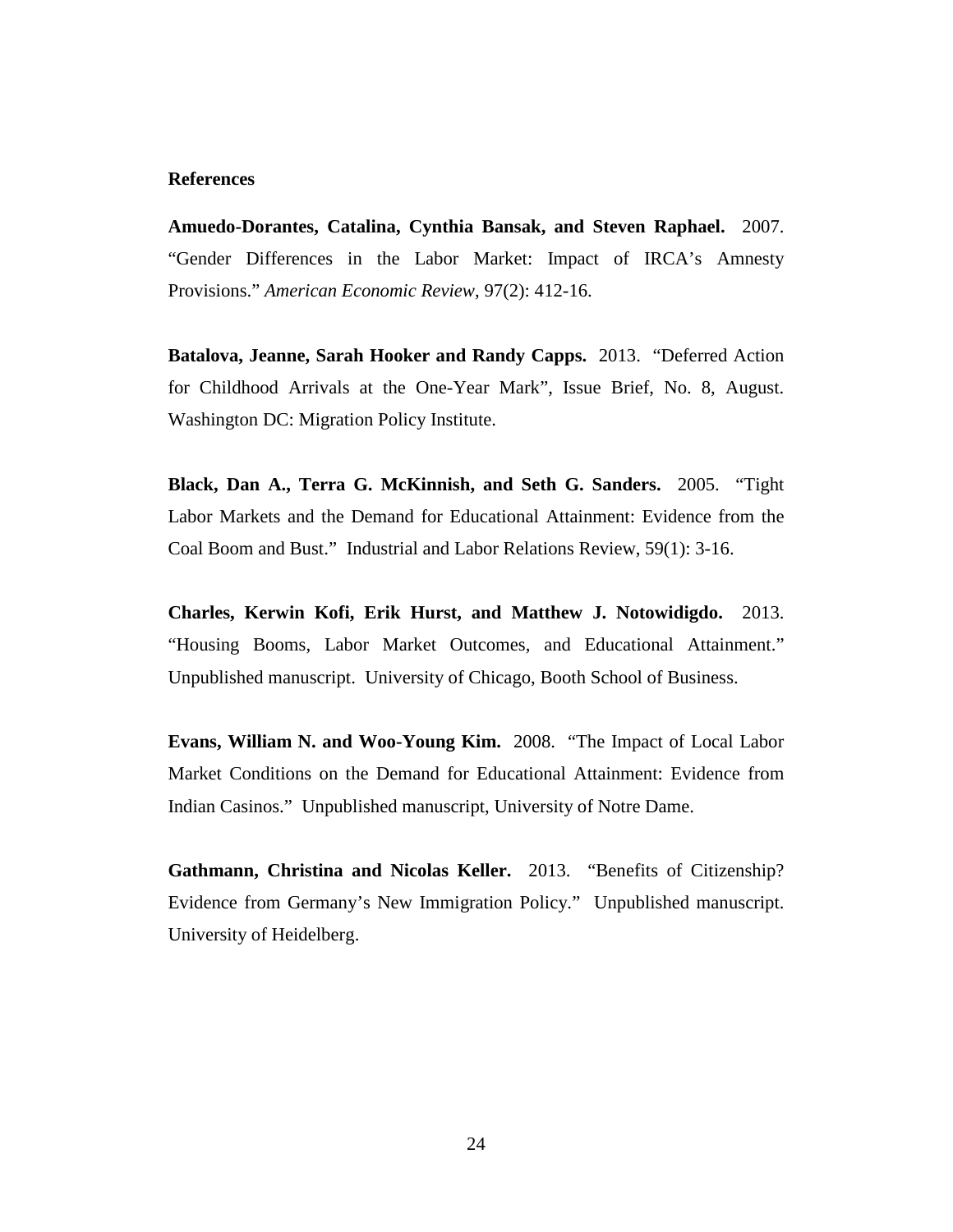**Gonzales, Roberto G. and Angie M. Bautista-Chavez.** 2014. "Two Years and Counting: Assessing the Growing Power of DACA." American Immigration Council Report.

**Immigration Policy Center.** 2012. *Creating Opportunity: The Economic Benefits of Granting Deferred Action to Unauthorized Immigrants Brought to the United States as Children*, Washington DC: June 22.

**Kossoudji, Sherrie A. and Deborah A. Cobb-Clark.** 2002. "Coming Out of the Shadows: Learning about Legal Status and Wages from the Legalized Population." *Journal of Labor Economics*, 20(3): 598-628.

**Lofstrom, Magnus, Sarah Bohn and Steven Raphael.** 2011. *Lessons from the 2007 Legal Arizona Workers Act*. Public Policy Institute, California. **National Immigration Law Center.** 2005. *The Economic Benefits of the DREAM Act and the Student Adjustment Act*, Washington DC: February.

Passel, Jeffrey S. and D'Vera Cohn. "A Portrait of Unauthorized Immigrants in the United States." Washington, D.C. Pew Hispanic Center. April 14, 2009.

Passel, Jeffrey, and D'Vera Cohn. 2010. "U.S. Unauthorized Immigration Flows Are Down Sharply Since Mid‐Decade." Washington DC: Pew Hispanic Center.

**Passel, Jeffrey, and Mark Hugo Lopez**. 2012. "Up to 1.7 Million Unauthorized Immigrant Youth May Benefit from New Deportation Rules." Washington DC: Pew Hispanic Center.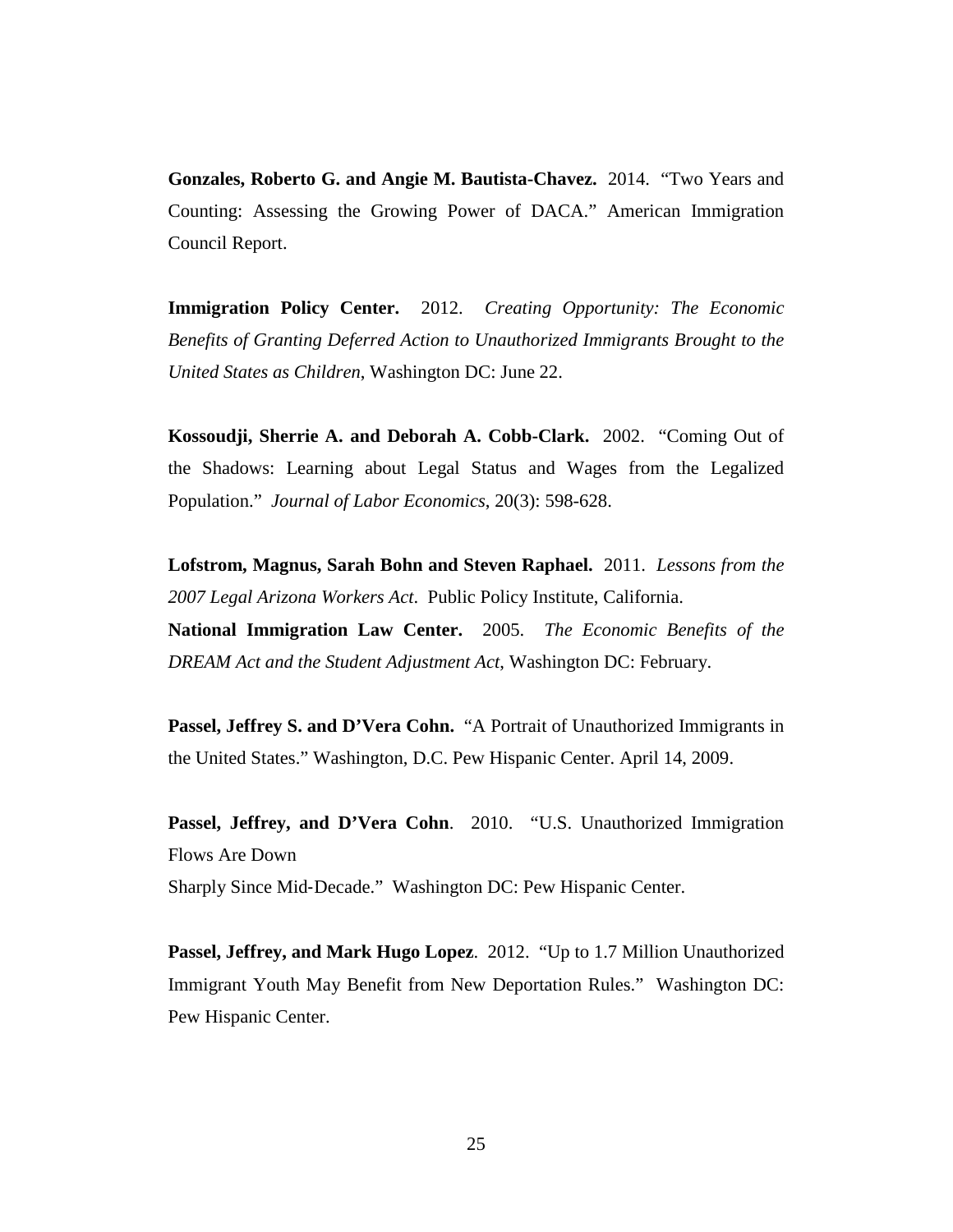**Passel, Jeffrey S., D'Vera Cohn, and Ana Gonzalez-Barrera.** 2013. "Population Decline of Unauthorized Immigrants Stalls, May Have Reversed." Washington, D.C., Pew Research Center. September 23, 2013.

**Preston, Julia and John H. Cushman Jr.** "Obama to Permit Young Migrants to Remain in U.S." *The New York Times*. Published June 15, 2012. Accessed September 24, 2013.

**Rivera-Batiz, Francisco.** 1999. "Undocumented Workers in the Labor Market: An Analysis of the Earnings of Legal and Illegal Mexican Immigrants in the United States." *Journal of Population Economics*, 12(1): 91-116.

**Singer, Audrey and Nicole Prchal Svajlenka**. 2013. "Immigration Facts: Deferred Action for Childhood Arrivals (DACA)." Brookings Institution. August 14, 2013. Available at: http://www.brookings.edu/research/reports/2013/08/14-daca-immigration-singer

**U.S. Citizenship and Immigration Services.** "Deferred Action for Childhood Arrivals" data for August 2012-June 30, 2013. Available at: www.uscis.gov/USCIS/Resources/Reports%20and%20Studies/Immigration%20F orms%20Data/All%20Form%20Types/DACA/daca-13-7-12.pdf

**Wallsten, Peter.** 2012. "Marco Rubio's DREAM Act Alternative a Challenge for Obama on Illegal Immigration." *The Washington Post*. Published April 25, 2012. Accessed September 26, 2013.

**Wong, Tom K., Angela S. García, Marisa Abrajano, Davide FitzGerald, Karthick Ramakrishnan and Sally Le.** 2013. "Undocumented No More: A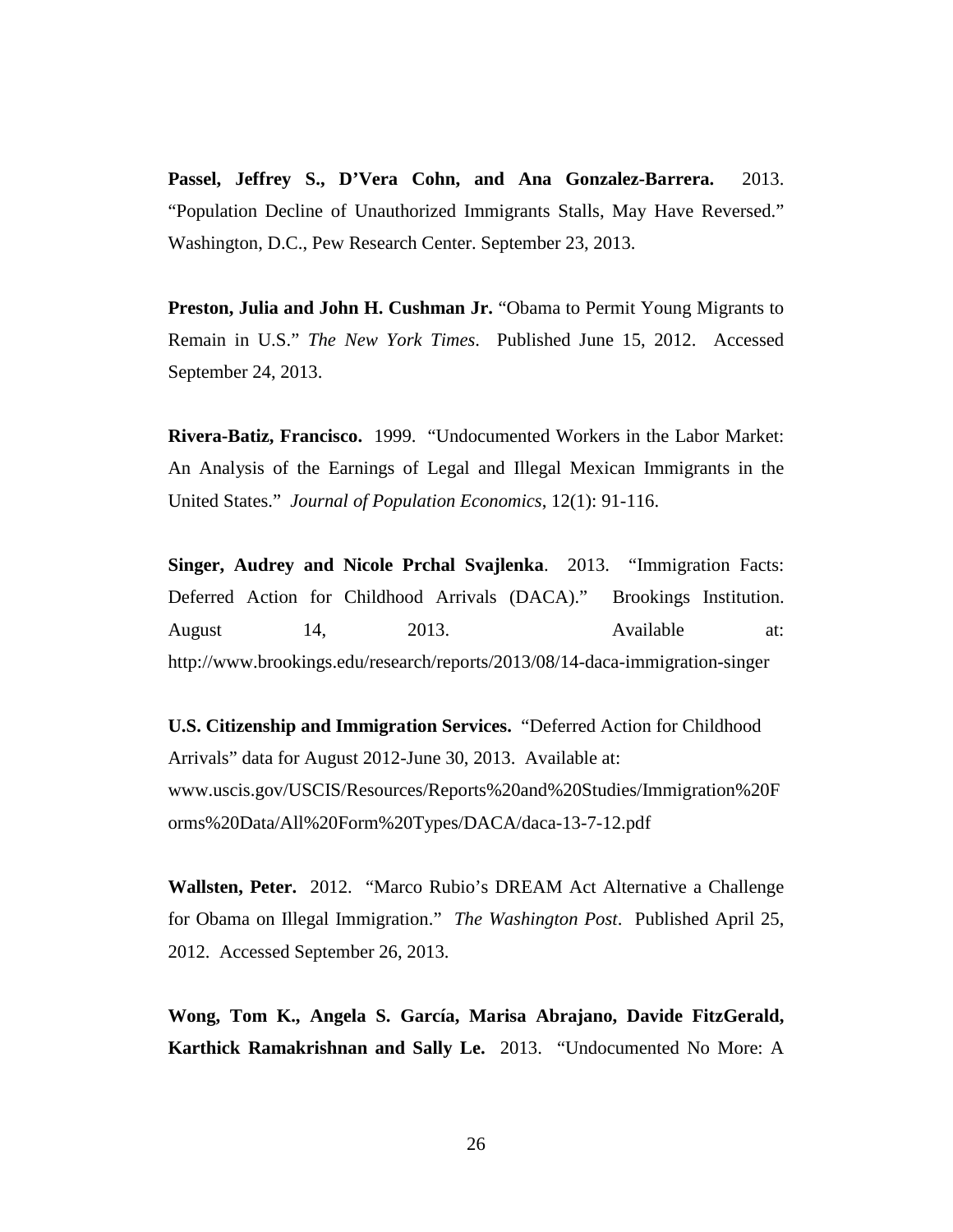Nationwide Analysis of Deferred Action for Childhood Arrivals, or DACA", Center for American Progress: Washington DC, September.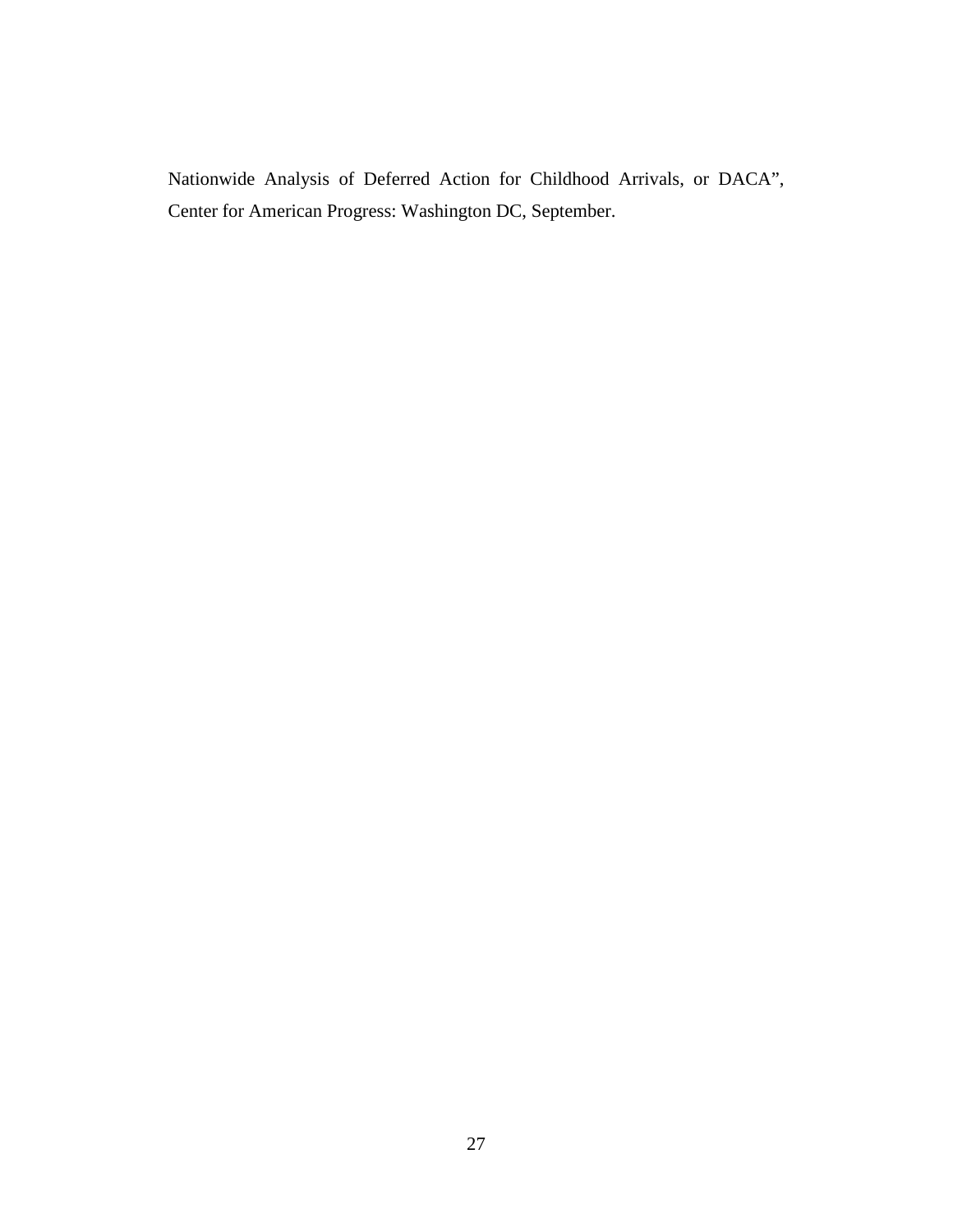

**Figure 1: Number of DACA Applications Accepted and Rejected over Time**

# **Source:** USCIS data available at

http://www.uscis.gov/sites/default/files/USCIS/Resources/Reports%20and%20Studies/Immigration%20Forms%20 Data/All%20Form%20Types/DACA/daca-13-8-15.pdf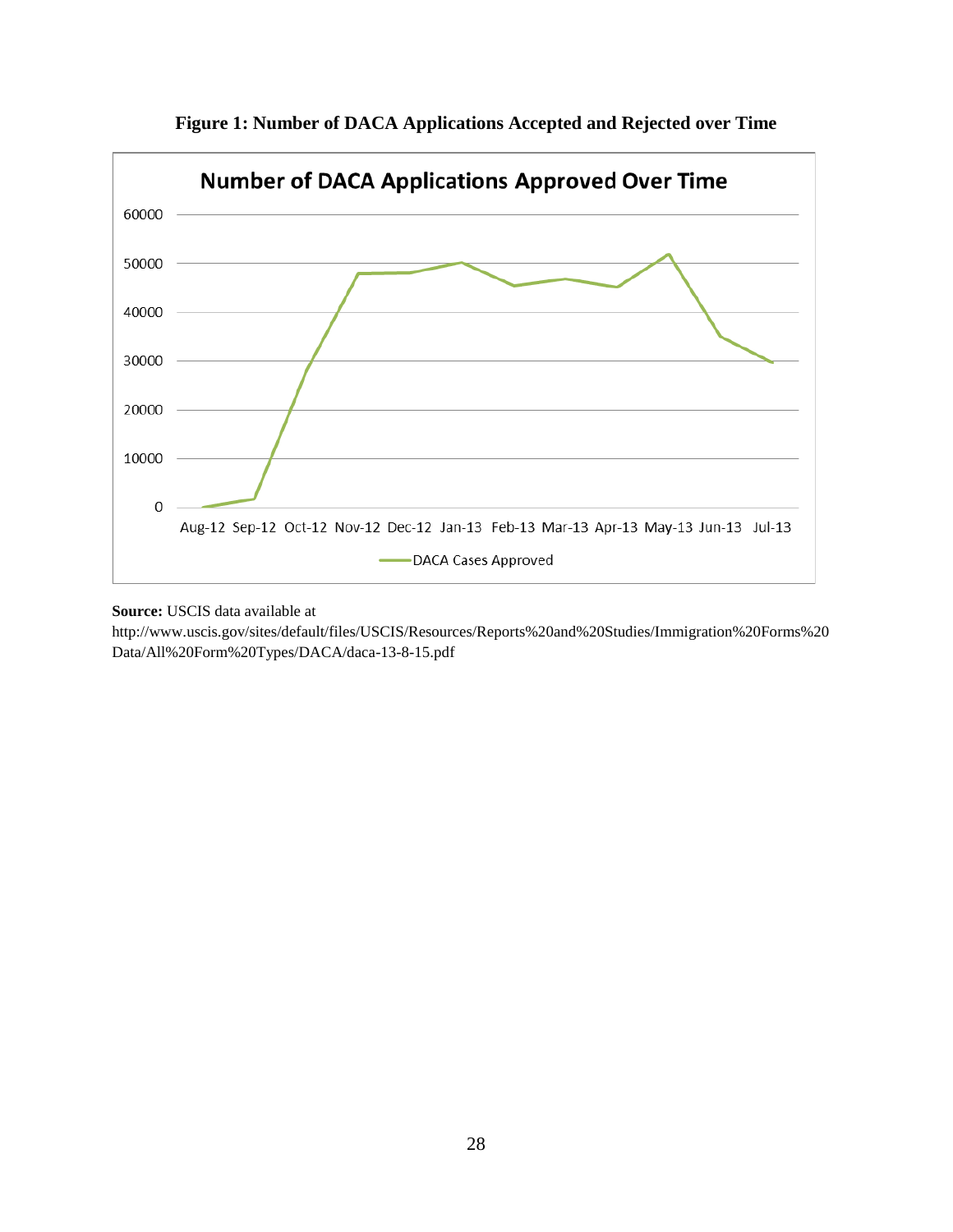| <b>Sample</b>                        | All Non-citizen 18-24 Years of Age with a High School Diploma or GED |       |         |        |  |
|--------------------------------------|----------------------------------------------------------------------|-------|---------|--------|--|
| <b>Regression Sample</b>             | All                                                                  |       | Working |        |  |
| <b>Variable Name</b>                 | Mean                                                                 | S.D.  | Mean    | S.D.   |  |
| <b>Real Hourly Wages</b>             |                                                                      |       | 11.358  | 6.131  |  |
| Working                              | 0.585                                                                | 0.493 | 1.000   | 0.000  |  |
| Weekly Hours of Work                 |                                                                      |       | 35.574  | 11.153 |  |
| <b>High Skill Occupation</b>         |                                                                      |       | 0.160   | 0.367  |  |
| Enrolled in School                   | 0.374                                                                | 0.484 | 0.265   | 0.442  |  |
| <b>Full-time Student</b>             | 0.311                                                                | 0.463 | 0.189   | 0.392  |  |
| Eligible                             | 0.352                                                                | 0.478 | 0.394   | 0.489  |  |
| Age at Arrival                       | 14.098                                                               | 6.273 | 13.926  | 6.214  |  |
| Years in the U.S.                    | 7.434                                                                | 5.907 | 7.889   | 5.927  |  |
| Male                                 | 0.508                                                                | 0.500 | 0.568   | 0.495  |  |
| White                                | 0.518                                                                | 0.500 | 0.648   | 0.478  |  |
| <b>Black</b>                         | 0.076                                                                | 0.266 | 0.084   | 0.277  |  |
| Age                                  | 21.547                                                               | 1.873 | 21.822  | 1.796  |  |
| Married                              | 0.210                                                                | 0.407 | 0.195   | 0.396  |  |
| Number of Children                   | 0.199                                                                | 0.549 | 0.172   | 0.509  |  |
| <b>High School</b>                   | 0.489                                                                | 0.500 | 0.509   | 0.500  |  |
| More than High School                | 0.511                                                                | 0.500 | 0.491   | 0.500  |  |
| Any State Immigration Enforcement    | 0.087                                                                | 0.282 | 0.100   | 0.301  |  |
| <b>In-state Tuition Policy State</b> | 0.002                                                                | 0.047 | 0.003   | 0.050  |  |
| <b>State Unemployment Rate</b>       | 6.169                                                                | 2.237 | 6.206   | 2.289  |  |
| Observations                         | 12,596                                                               |       | 5,579   |        |  |

# **Table 1: Descriptive Statistics of Our Sample**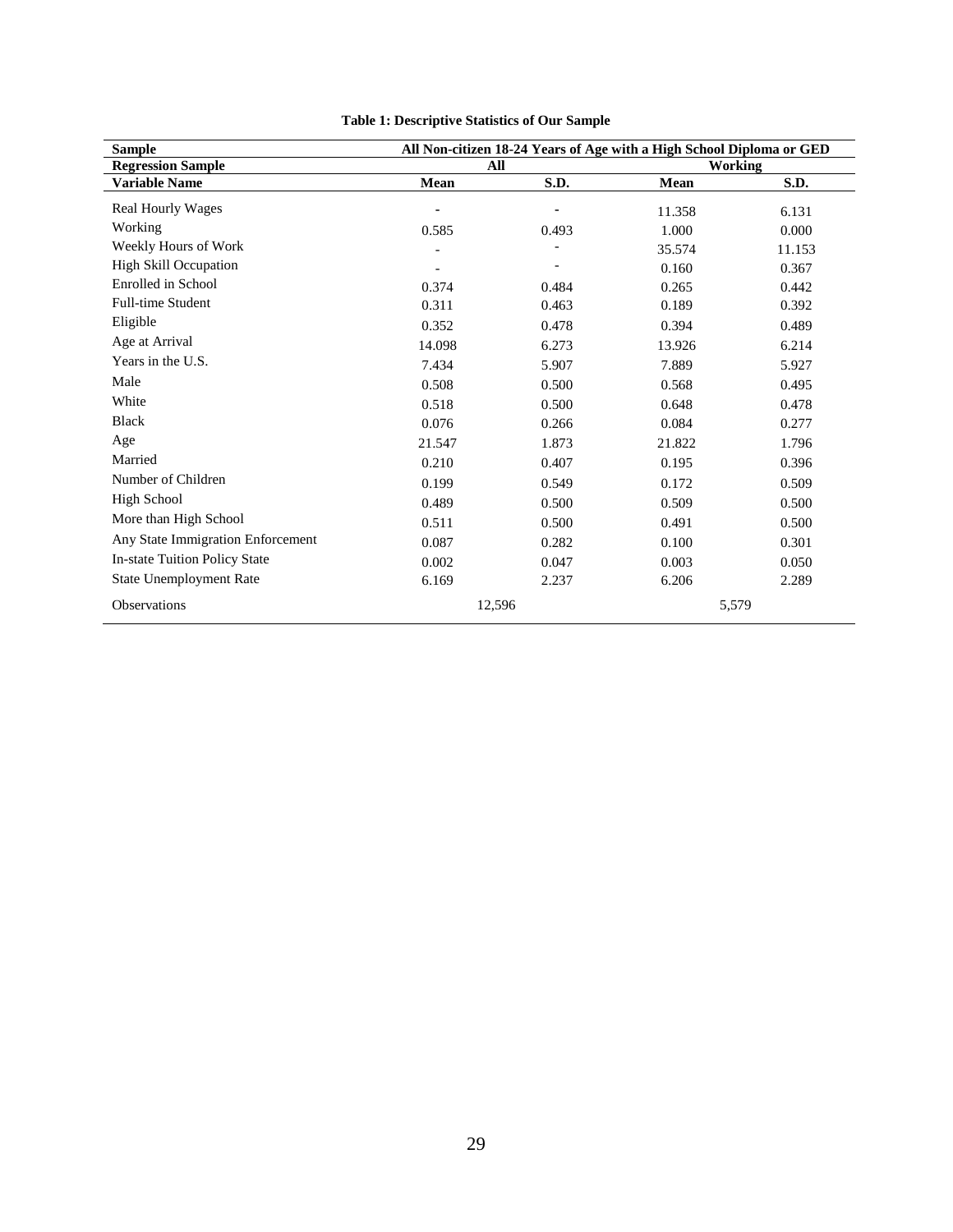| <b>Key Regressors</b> | Likelihood of<br><b>Being</b><br><b>Enrolled</b> in<br><b>School</b>                                                                                                               | Likelihood of<br><b>Being</b><br><b>Enrolled</b> in<br><b>School</b><br><b>Full-time</b> | Likelihood of<br><b>Being</b><br><b>Employed</b> | <b>Usual Weekly</b><br>Hours of<br>Work                         | <b>Log Real</b><br><b>Hourly</b><br><b>Wages</b> | Likelihood of<br>Working<br>in a<br><b>High Skill</b><br>Occupation |
|-----------------------|------------------------------------------------------------------------------------------------------------------------------------------------------------------------------------|------------------------------------------------------------------------------------------|--------------------------------------------------|-----------------------------------------------------------------|--------------------------------------------------|---------------------------------------------------------------------|
| Panel A               |                                                                                                                                                                                    |                                                                                          |                                                  | <b>Sample Meeting the Educational Attainment Criterion Only</b> |                                                  |                                                                     |
| DACA*Eligible         | $-0.118***$                                                                                                                                                                        | $-0.117***$                                                                              | $0.093***$                                       | $-0.545$                                                        | $-0.018$                                         | $-0.028$                                                            |
|                       | (0.030)                                                                                                                                                                            | (0.027)                                                                                  | (0.034)                                          | (0.985)                                                         | (0.054)                                          | (0.051)                                                             |
| Eligible              | $0.028**$                                                                                                                                                                          | $0.038***$                                                                               | $-0.015$                                         | $-0.663$                                                        | $0.025*$                                         | 0.014                                                               |
|                       | (0.013)                                                                                                                                                                            | (0.012)                                                                                  | (0.014)                                          | (0.512)                                                         | (0.015)                                          | (0.018)                                                             |
| <b>Observations</b>   | 11,526                                                                                                                                                                             | 11,526                                                                                   | 11,526                                           | 5.093                                                           | 5.093                                            | 5,093                                                               |
| R-squared             | 0.294                                                                                                                                                                              | 0.271                                                                                    | 0.117                                            | 0.174                                                           | 0.140                                            | 0.192                                                               |
| Panel B               | Sample Meeting the Education, Arrival Date and Age Eligibility Criteria but Limited to:<br>Treated Sample: 13-15 years old at Arrival & Control Sample: 16-18 years old at Arrival |                                                                                          |                                                  |                                                                 |                                                  |                                                                     |
| DACA*Eligible         | $-0.226**$                                                                                                                                                                         | $-0.237**$                                                                               | 0.121                                            | 7.520                                                           | 0.127                                            | 0.072                                                               |
|                       | (0.109)                                                                                                                                                                            | (0.098)                                                                                  | (0.186)                                          | (5.176)                                                         | (0.173)                                          | (0.114)                                                             |
| Eligible              | 0.001                                                                                                                                                                              | 0.009                                                                                    | $-0.019$                                         | 0.269                                                           | 0.096                                            | 0.047                                                               |
|                       | (0.055)                                                                                                                                                                            | (0.059)                                                                                  | (0.070)                                          | (1.412)                                                         | (0.062)                                          | (0.061)                                                             |
| <b>Observations</b>   | 1,734                                                                                                                                                                              | 1.734                                                                                    | 1.734                                            | 1.016                                                           | 1.016                                            | 1,016                                                               |
| R-squared             | 0.409                                                                                                                                                                              | 0.388                                                                                    | 0.228                                            | 0.376                                                           | 0.326                                            | 0.334                                                               |

**Table 2: Identification. Results for Highly Skilled (HS+) Non-citizens 18-24 Years of Age**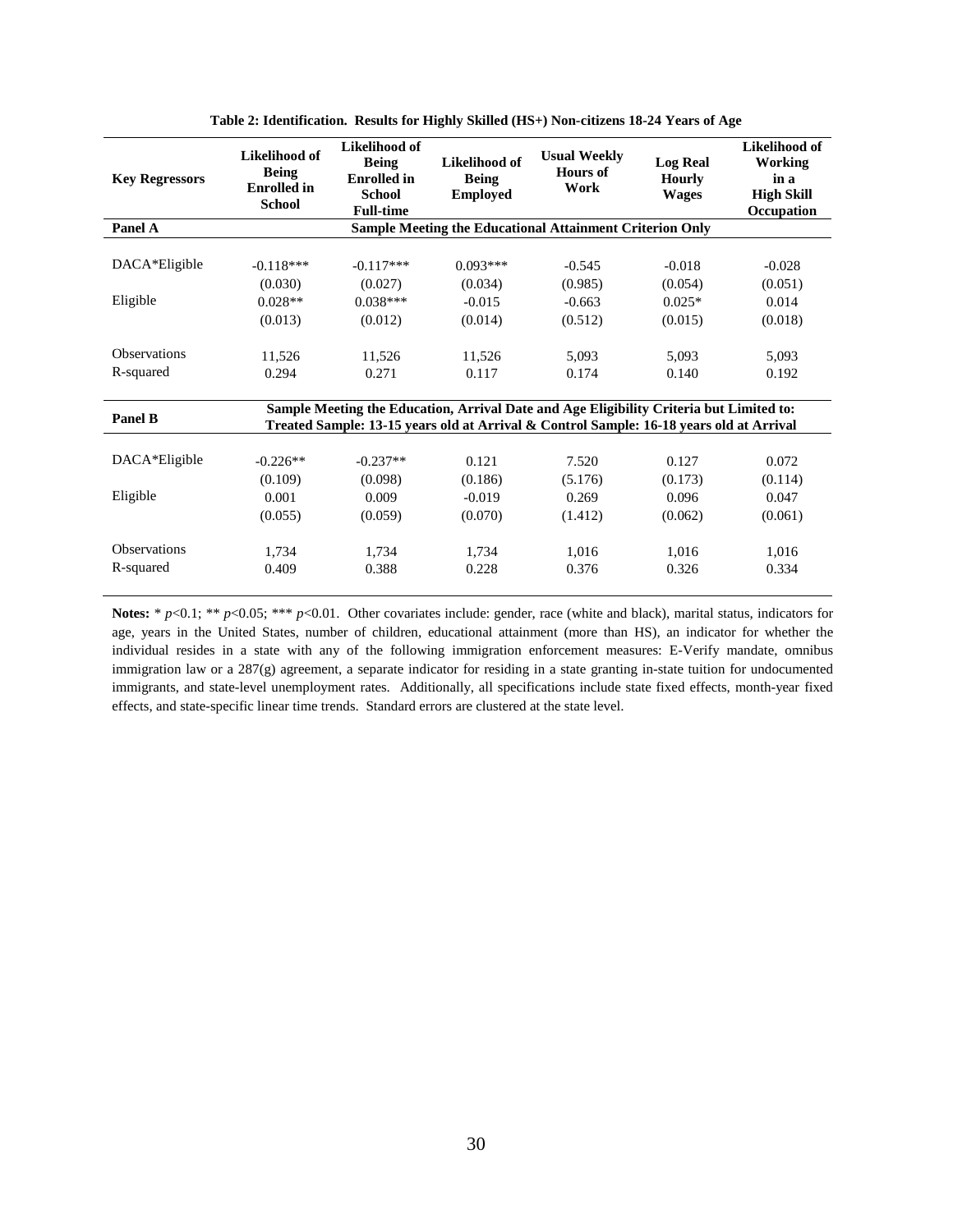| <b>Key Regressors</b>            | <b>Likelihood</b><br>of Being<br><b>Enrolled</b> in<br><b>School</b> | Likelihood<br>of Being<br><b>Enrolled</b> in<br><b>School</b><br><b>Full-time</b> | <b>Likelihood</b><br>of Being<br><b>Employed</b> | <b>Usual</b><br>Weekly<br><b>Hours of</b><br>Work | <b>Log Real</b><br><b>Hourly</b><br><b>Wages</b> | Likelihood of<br>Working<br>in a High<br><b>Skill</b><br>Occupation |  |
|----------------------------------|----------------------------------------------------------------------|-----------------------------------------------------------------------------------|--------------------------------------------------|---------------------------------------------------|--------------------------------------------------|---------------------------------------------------------------------|--|
| Panel A                          |                                                                      |                                                                                   | <b>Using Leads</b>                               |                                                   |                                                  |                                                                     |  |
| DACA*Eligible                    | $-0.124***$                                                          | $-0.124***$                                                                       | $0.103***$                                       | $-0.741$                                          | $-0.017$                                         | $-0.016$                                                            |  |
| Placebo 2011*Eligible            | (0.030)<br>$-0.042$                                                  | (0.029)<br>$-0.042$                                                               | (0.038)<br>0.047                                 | (0.938)<br>$-0.175$                               | (0.051)<br>0.013                                 | (0.051)<br>0.046                                                    |  |
| Placebo 2010*Eligible            | (0.040)<br>$-0.003$                                                  | (0.042)<br>$-0.025$                                                               | (0.047)<br>0.047                                 | (1.254)<br>$-1.908*$                              | (0.042)<br>$-0.028$                              | (0.052)<br>$0.045*$                                                 |  |
| Placebo 2009*Eligible            | (0.028)<br>$-0.014$                                                  | (0.030)<br>$-0.002$                                                               | (0.037)<br>0.011                                 | (1.038)<br>$-0.085$                               | (0.067)<br>0.021                                 | (0.026)<br>0.052                                                    |  |
| Eligible                         | (0.031)<br>$0.032**$                                                 | (0.034)<br>$0.042***$                                                             | (0.048)<br>$-0.022$                              | (1.721)                                           | (0.056)                                          | (0.038)                                                             |  |
|                                  | (0.013)                                                              | (0.012)                                                                           | (0.015)                                          | $-0.494$<br>(0.572)                               | 0.025<br>(0.015)                                 | 0.003<br>(0.016)                                                    |  |
| <b>Observations</b><br>R-squared | 11,526<br>0.294                                                      | 11,526<br>0.271                                                                   | 11.526<br>0.117                                  | 5.093<br>0.174                                    | 5.093<br>0.140                                   | 5.093<br>0.193                                                      |  |
| Panel B                          |                                                                      | <b>Shorter Window Around Treatment</b>                                            |                                                  |                                                   |                                                  |                                                                     |  |
| DACA*Eligible                    | $-0.106***$                                                          | $-0.120***$                                                                       | $0.097***$                                       | $-0.264$                                          | 0.000                                            | $-0.038$                                                            |  |
| Eligible                         | (0.033)<br>$-0.002$<br>(0.017)                                       | (0.029)<br>0.012<br>(0.017)                                                       | (0.030)<br>0.015<br>(0.018)                      | (0.953)<br>$-0.241$<br>(0.675)                    | (0.055)<br>0.027<br>(0.022)                      | (0.052)<br>0.020<br>(0.020)                                         |  |
| <b>Observations</b>              | 6.997                                                                | 6,997                                                                             | 6.997                                            | 3.619                                             | 3.619                                            | 3.619                                                               |  |
| R-squared                        | 0.306                                                                | 0.289                                                                             | 0.134                                            | 0.190                                             | 0.134                                            | 0.181                                                               |  |

**Table 3: Robustness Check for Pre-trends (Sample: Highly Skilled Non-citizens 18-24 Years of Age)**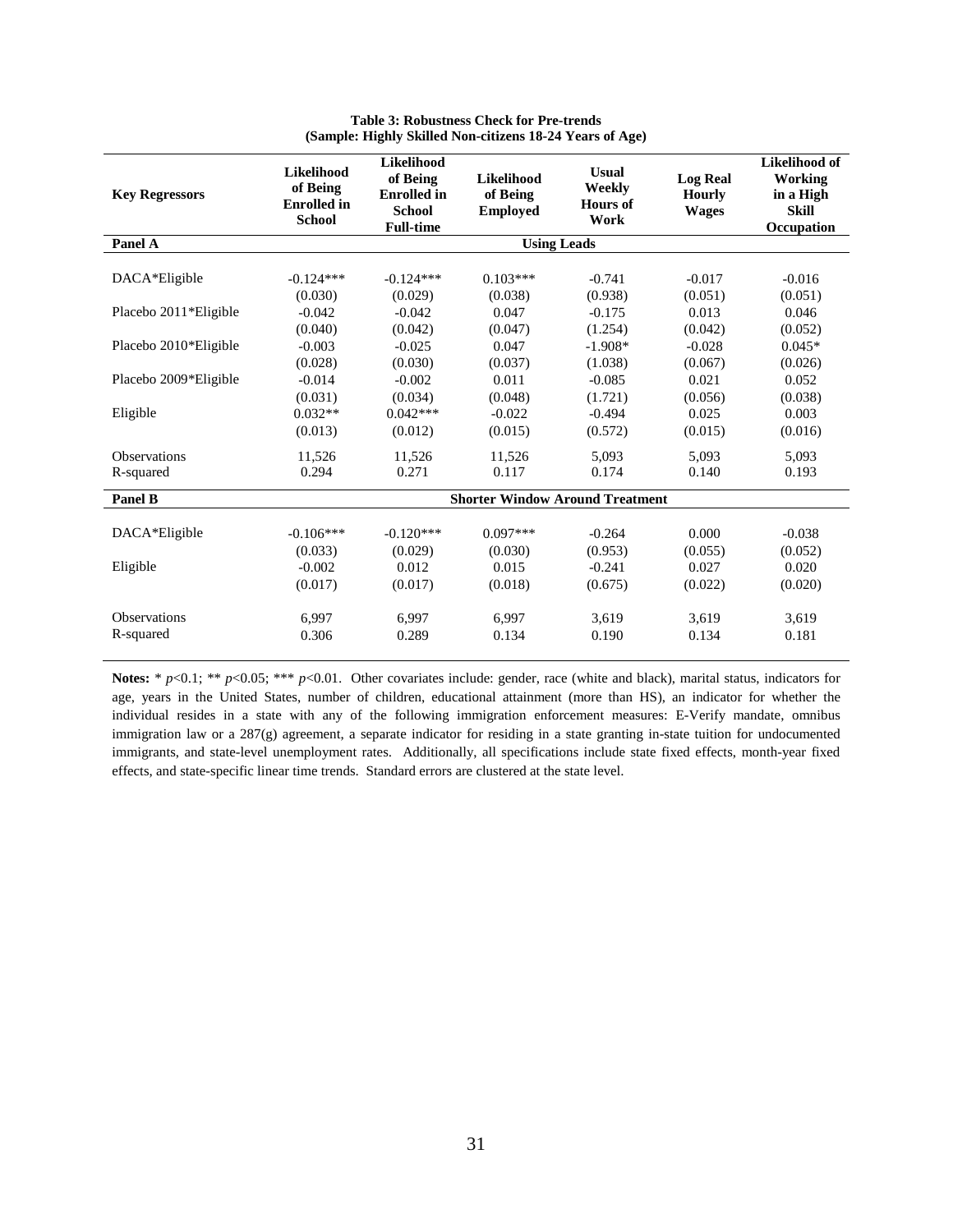| <b>Key Regressors</b> | Likelihood of<br><b>Being</b><br><b>Enrolled</b> in<br><b>School</b> | Likelihood of<br><b>Being</b><br><b>Enrolled</b> in<br><b>School</b><br><b>Full-time</b> | Likelihood of<br><b>Being</b><br><b>Employed</b> | <b>Usual Weekly</b><br><b>Hours</b> of<br>Work     | <b>Log Real</b><br><b>Hourly</b><br><b>Wages</b> | Likelihood of<br>Working<br>in a<br><b>High Skill</b><br>Occupation |
|-----------------------|----------------------------------------------------------------------|------------------------------------------------------------------------------------------|--------------------------------------------------|----------------------------------------------------|--------------------------------------------------|---------------------------------------------------------------------|
| Panel A               |                                                                      |                                                                                          |                                                  | Residents of CA, TX, NY, IL, FL, NC, AZ, GA and NJ |                                                  |                                                                     |
|                       |                                                                      |                                                                                          |                                                  |                                                    |                                                  |                                                                     |
| DACA*Eligible         | $-0.107**$                                                           | $-0.094**$                                                                               | 0.086                                            | $-1.066$                                           | 0.075                                            | 0.037                                                               |
|                       | (0.044)                                                              | (0.036)                                                                                  | (0.049)                                          | (1.305)                                            | (0.050)                                          | (0.045)                                                             |
| Eligible              | $0.037**$                                                            | $0.055***$                                                                               | $-0.010$                                         | $-0.269$                                           | 0.015                                            | $-0.007$                                                            |
|                       | (0.013)                                                              | (0.008)                                                                                  | (0.017)                                          | (0.660)                                            | (0.017)                                          | (0.017)                                                             |
| Observations          | 6,568                                                                | 6,568                                                                                    | 6,568                                            | 2,796                                              | 2,796                                            | 2,796                                                               |
| R-squared             | 0.290                                                                | 0.266                                                                                    | 0.135                                            | 0.198                                              | 0.138                                            | 0.197                                                               |
| Panel B               |                                                                      |                                                                                          | <b>Hispanics</b>                                 |                                                    |                                                  |                                                                     |
|                       |                                                                      |                                                                                          |                                                  |                                                    |                                                  |                                                                     |
| DACA*Eligible         | $-0.122***$                                                          | $-0.111***$                                                                              | 0.071                                            | $-0.312$                                           | 0.030                                            | $-0.015$                                                            |
|                       | (0.043)                                                              | (0.040)                                                                                  | (0.057)                                          | (2.060)                                            | (0.069)                                          | (0.040)                                                             |
| Eligible              | 0.028                                                                | $0.033**$                                                                                | $-0.018$                                         | 0.003                                              | 0.011                                            | $-0.003$                                                            |
|                       | (0.020)                                                              | (0.015)                                                                                  | (0.022)                                          | (0.493)                                            | (0.018)                                          | (0.015)                                                             |
| Observations          | 5,772                                                                | 5,772                                                                                    | 5,772                                            | 2,825                                              | 2,825                                            | 2,825                                                               |
| R-squared             | 0.275                                                                | 0.241                                                                                    | 0.163                                            | 0.214                                              | 0.172                                            | 0.166                                                               |
| Panel C               |                                                                      |                                                                                          |                                                  | Hispanics with 5+ Years in the U.S.                |                                                  |                                                                     |
|                       |                                                                      |                                                                                          |                                                  |                                                    |                                                  |                                                                     |
| DACA*Eligible         | $-0.163*$                                                            | $-0.216**$                                                                               | 0.166                                            | $-0.841$                                           | 0.072                                            | $-0.011$                                                            |
|                       | (0.093)                                                              | (0.097)                                                                                  | (0.112)                                          | (3.946)                                            | (0.105)                                          | (0.089)                                                             |
| Eligible              | $-0.032**$                                                           | $-0.010$                                                                                 | 0.009                                            | $1.515**$                                          | 0.020                                            | $-0.010$                                                            |
|                       | (0.015)                                                              | (0.014)                                                                                  | (0.026)                                          | (0.681)                                            | (0.018)                                          | (0.016)                                                             |
| Observations          | 3,933                                                                | 3,933                                                                                    | 3.933                                            | 1,963                                              | 1,963                                            | 1,963                                                               |
| R-squared             | 0.319                                                                | 0.276                                                                                    | 0.175                                            | 0.262                                              | 0.219                                            | 0.181                                                               |
| Panel D               |                                                                      |                                                                                          | <b>Mexicans</b>                                  |                                                    |                                                  |                                                                     |
|                       |                                                                      |                                                                                          |                                                  |                                                    |                                                  |                                                                     |
| DACA*Eligible         | $-0.073$                                                             | $-0.106*$                                                                                | 0.009                                            | $-4.193$                                           | 0.017                                            | $-0.007$                                                            |
|                       | (0.052)                                                              | (0.056)                                                                                  | (0.067)                                          | (3.652)                                            | (0.072)                                          | (0.061)                                                             |
| Eligible              | $-0.001$                                                             | 0.026                                                                                    | $-0.009$                                         | 0.894                                              | 0.006                                            | $-0.012$                                                            |
|                       | (0.024)                                                              | (0.016)                                                                                  | (0.029)                                          | (0.694)                                            | (0.022)                                          | (0.017)                                                             |
| Observations          | 3,098                                                                | 3,098                                                                                    | 3,098                                            | 1,757                                              | 1,757                                            | 1,757                                                               |
| R-squared             | 0.306                                                                | 0.259                                                                                    | 0.224                                            | 0.273                                              | 0.211                                            | 0.191                                                               |

#### **Table 4: Robustness Check to DACA Treatment – Likely Characteristics of DACA Applicants (Sample: Highly Skilled Non-citizens 18-24 Years of Age)**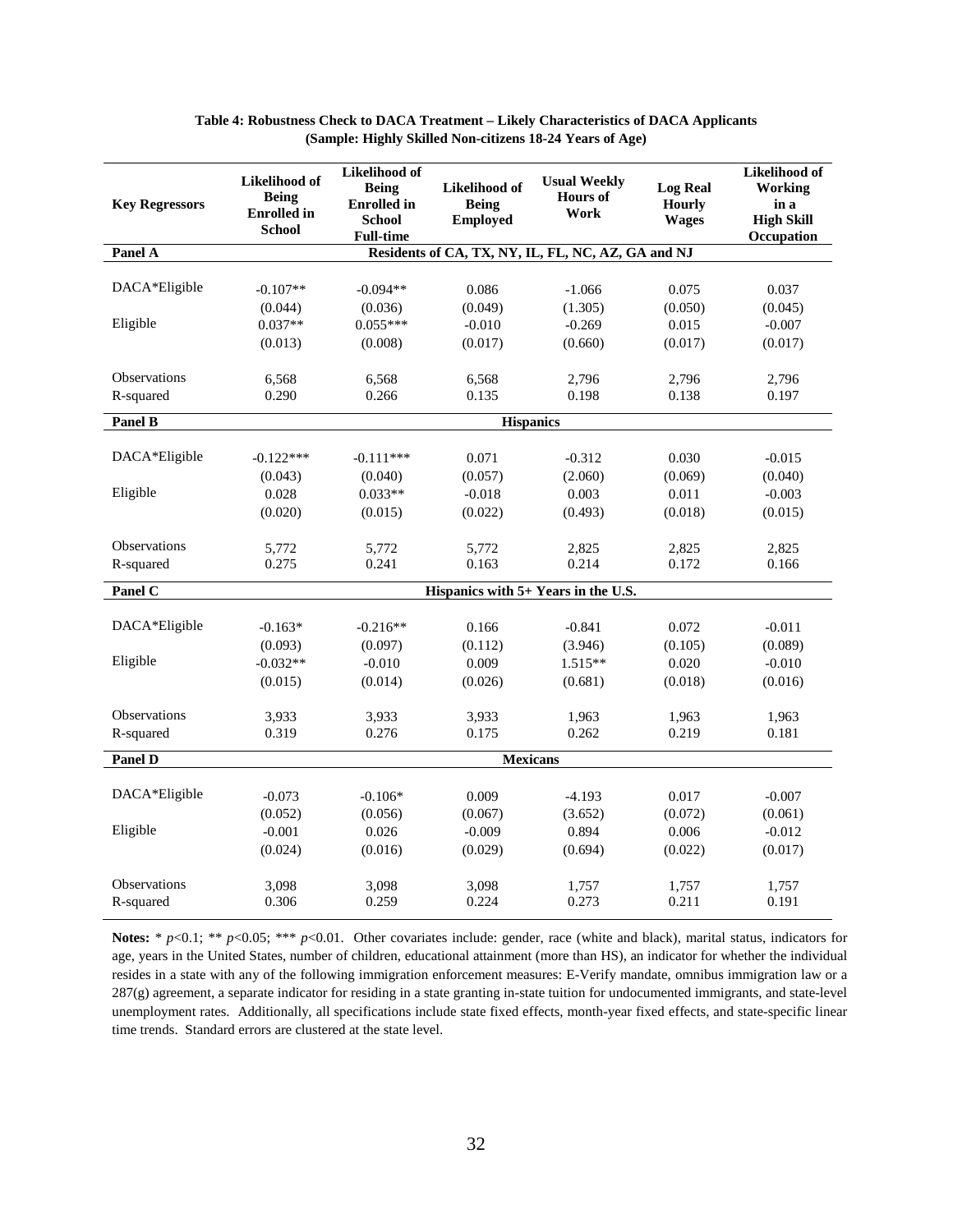| <b>Key Regressors</b>            | Likelihood of<br><b>Being</b><br><b>Enrolled</b> in<br><b>School</b> | Likelihood of<br><b>Being</b><br><b>Enrolled</b> in<br><b>School</b><br><b>Full-time</b> | Likelihood of<br><b>Being</b><br><b>Employed</b> | <b>Usual Weekly</b><br>Hours of<br>Work | <b>Log Real</b><br><b>Hourly</b><br><b>Wages</b> | <b>Likelihood of</b><br>Working<br>in a<br><b>High Skill</b><br>Occupation |
|----------------------------------|----------------------------------------------------------------------|------------------------------------------------------------------------------------------|--------------------------------------------------|-----------------------------------------|--------------------------------------------------|----------------------------------------------------------------------------|
| Panel A                          |                                                                      |                                                                                          | <b>Using Enactment Date</b>                      |                                         |                                                  |                                                                            |
| DACA*Eligible                    | $-0.107***$<br>(0.035)                                               | $-0.098***$<br>(0.033)                                                                   | $0.121***$<br>(0.041)                            | $-0.475$<br>(1.115)                     | $-0.032$<br>(0.054)                              | $-0.028$<br>(0.054)                                                        |
| Eligible                         | $0.030**$<br>(0.014)                                                 | $0.040***$<br>(0.012)                                                                    | $-0.017$<br>(0.014)                              | $-0.778$<br>(0.523)                     | $0.025*$<br>(0.015)                              | 0.014<br>(0.018)                                                           |
| <b>Observations</b><br>R-squared | 11,141<br>0.292                                                      | 11,141<br>0.268                                                                          | 11,141<br>0.117                                  | 4.923<br>0.169                          | 4,923<br>0.141                                   | 4,923<br>0.193                                                             |
| Panel B                          |                                                                      |                                                                                          | <b>Using Implementation Date</b>                 |                                         |                                                  |                                                                            |
| DACA*Eligible<br>Eligible        | $-0.108***$<br>(0.026)<br>$0.028**$                                  | $-0.108***$<br>(0.024)<br>$0.038***$                                                     | $0.102***$<br>(0.032)<br>$-0.016$                | $-0.428$<br>(0.952)<br>$-0.667$         | 0.001<br>(0.050)<br>0.024                        | $-0.005$<br>(0.046)<br>0.012                                               |
|                                  | (0.013)                                                              | (0.012)                                                                                  | (0.014)                                          | (0.523)                                 | (0.015)                                          | (0.017)                                                                    |
| <b>Observations</b><br>R-squared | 11,526<br>0.294                                                      | 11,526<br>0.271                                                                          | 11,526<br>0.117                                  | 5.093<br>0.174                          | 5.093<br>0.140                                   | 5.093<br>0.192                                                             |

| Table 5: Robustness Check to Policy Timing – Experimenting with Alternative DACA Treatment Dates |  |
|--------------------------------------------------------------------------------------------------|--|
| (Sample: Highly Skilled Non-citizens 18-24 Years of Age)                                         |  |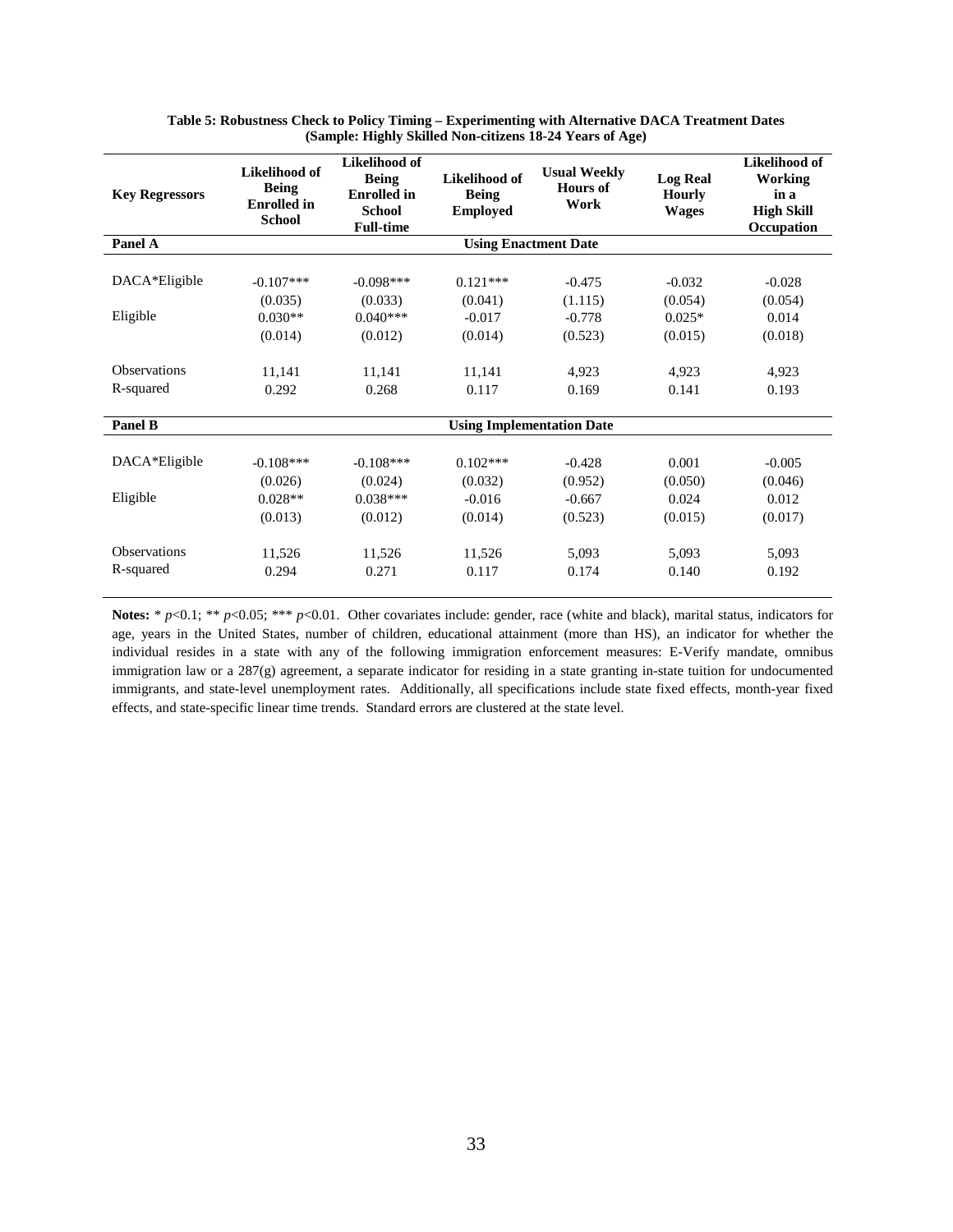| <b>Key Regressors</b>            | Likelihood of<br><b>Being</b><br><b>Enrolled</b> in<br><b>School</b> | Likelihood of<br><b>Being</b><br><b>Enrolled</b> in<br><b>School</b><br><b>Full-time</b> | Likelihood of<br><b>Being</b><br><b>Employed</b> | <b>Usual Weekly</b><br>Hours of<br>Work | <b>Log Real</b><br><b>Hourly</b><br><b>Wages</b> | Likelihood of<br><b>Working</b><br>in a<br><b>High Skill</b><br>Occupation |
|----------------------------------|----------------------------------------------------------------------|------------------------------------------------------------------------------------------|--------------------------------------------------|-----------------------------------------|--------------------------------------------------|----------------------------------------------------------------------------|
| Panel A                          |                                                                      |                                                                                          | Men                                              |                                         |                                                  |                                                                            |
| DACA*Eligible                    | $-0.098**$                                                           | $-0.079**$                                                                               | $0.102***$                                       | 0.032                                   | $-0.015$                                         | $-0.026$                                                                   |
| Eligible                         | (0.040)<br>0.023                                                     | (0.035)<br>0.024                                                                         | (0.038)<br>$-0.012$                              | (1.746)<br>$-0.238$                     | (0.064)<br>0.024                                 | (0.052)<br>$0.041*$                                                        |
| <b>Observations</b><br>R-squared | (0.021)<br>5,872<br>0.318                                            | (0.017)<br>5,872<br>0.295                                                                | (0.017)<br>5,872<br>0.169                        | (0.801)<br>2,889<br>0.208               | (0.028)<br>2,889<br>0.170                        | (0.020)<br>2,889<br>0.273                                                  |
| Panel B                          |                                                                      |                                                                                          | Women                                            |                                         |                                                  |                                                                            |
| DACA*Eligible                    | $-0.121**$<br>(0.060)                                                | $-0.145***$<br>(0.048)                                                                   | 0.072<br>(0.050)                                 | $-1.055$<br>(1.633)                     | 0.011<br>(0.063)                                 | 0.004<br>(0.075)                                                           |
| Eligible                         | $0.030*$<br>(0.015)                                                  | $0.049***$<br>(0.018)                                                                    | $-0.019$<br>(0.023)                              | $-1.113$<br>(0.785)                     | 0.016<br>(0.020)                                 | $-0.045*$<br>(0.026)                                                       |
| <b>Observations</b><br>R-squared | 5,654<br>0.312                                                       | 5,654<br>0.291                                                                           | 5,654<br>0.121                                   | 2,204<br>0.222                          | 2,204<br>0.181                                   | 2,204<br>0.222                                                             |

**Table 6: Results for Highly Skilled Non-citizens 18-24 Years of Age by Gender**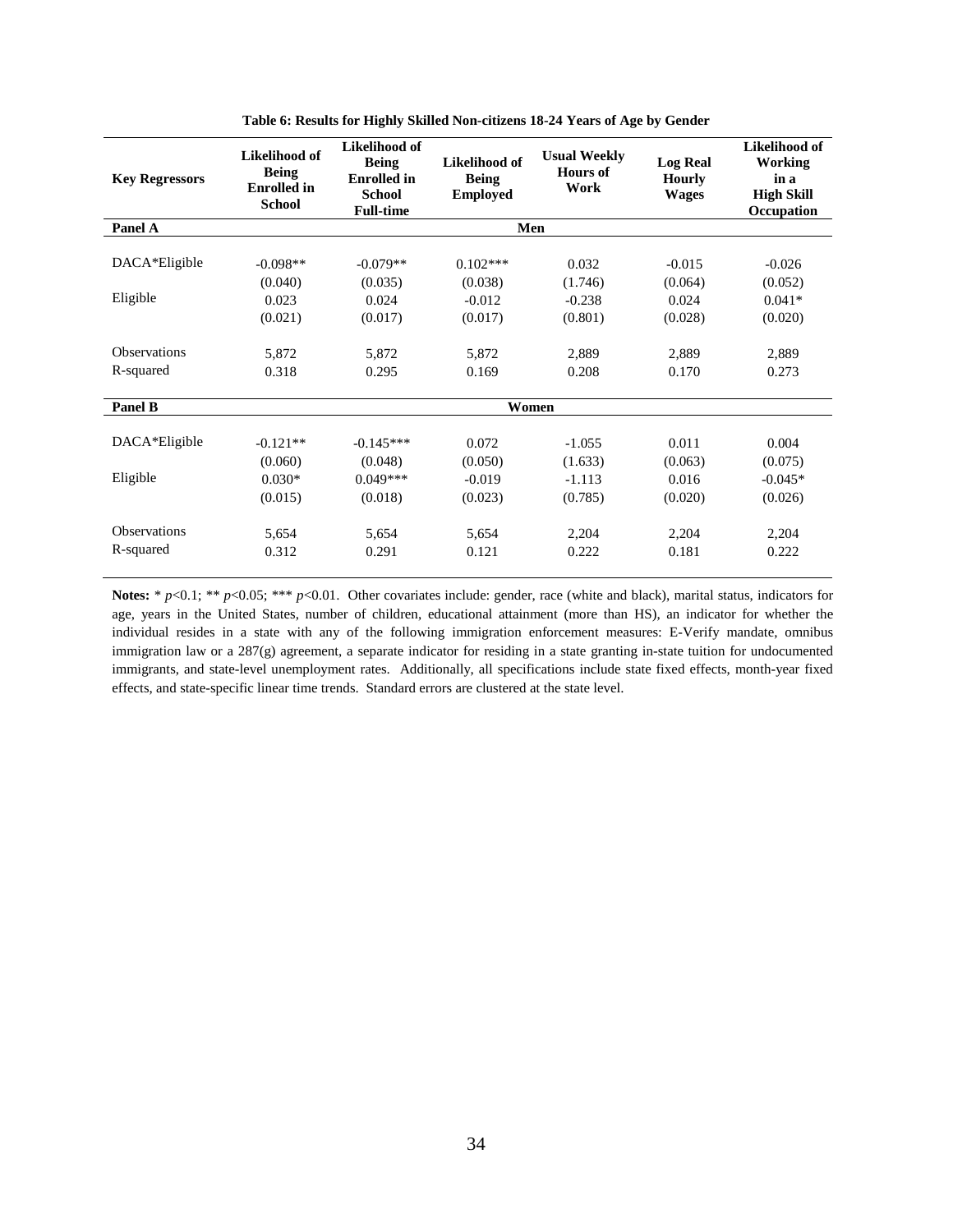# **Appendix Table A1: High- and Low-Skill Occupations**

|    | <b>High skill Occupations</b>                       |  |  |  |  |  |  |
|----|-----------------------------------------------------|--|--|--|--|--|--|
| 1  | "Management occupations"                            |  |  |  |  |  |  |
| 2  | "Business and financial operations occupations"     |  |  |  |  |  |  |
| 3  | "Computer and mathematical science occupations"     |  |  |  |  |  |  |
| 4  | "Architecture and engineering occupations"          |  |  |  |  |  |  |
| 5  | "Life, physical, and social science occupations"    |  |  |  |  |  |  |
| 6  | "Community and social service occupations"          |  |  |  |  |  |  |
| 7  | "Legal occupations"                                 |  |  |  |  |  |  |
| 8  | "Education, training, and library occupations"      |  |  |  |  |  |  |
| 9  | "Arts, design, entertainment, sports, and media"    |  |  |  |  |  |  |
| 10 | "Healthcare practitioner and technical occupations" |  |  |  |  |  |  |
|    | <b>Low skill Occupations</b>                        |  |  |  |  |  |  |
| 11 | "Healthcare support occupations"                    |  |  |  |  |  |  |
| 12 | "Protective service occupations"                    |  |  |  |  |  |  |
| 13 | "Food preparation and serving related occupations"  |  |  |  |  |  |  |
| 14 | "Building and grounds cleaning and maintenance"     |  |  |  |  |  |  |
| 15 | "Personal care and service occupations"             |  |  |  |  |  |  |
| 16 | "Sales and related occupations"                     |  |  |  |  |  |  |
| 17 | "Office and administrative support occupations"     |  |  |  |  |  |  |
| 18 | "Farming, fishing, and forestry occupations"        |  |  |  |  |  |  |
| 19 | "Construction and extraction occupations"           |  |  |  |  |  |  |
| 20 | "Installation, maintenance, and repair occupations" |  |  |  |  |  |  |
| 21 | "Production occupations"                            |  |  |  |  |  |  |
| 22 | "Transportation and material moving occupations"    |  |  |  |  |  |  |
| 23 | "Armed Forces"                                      |  |  |  |  |  |  |